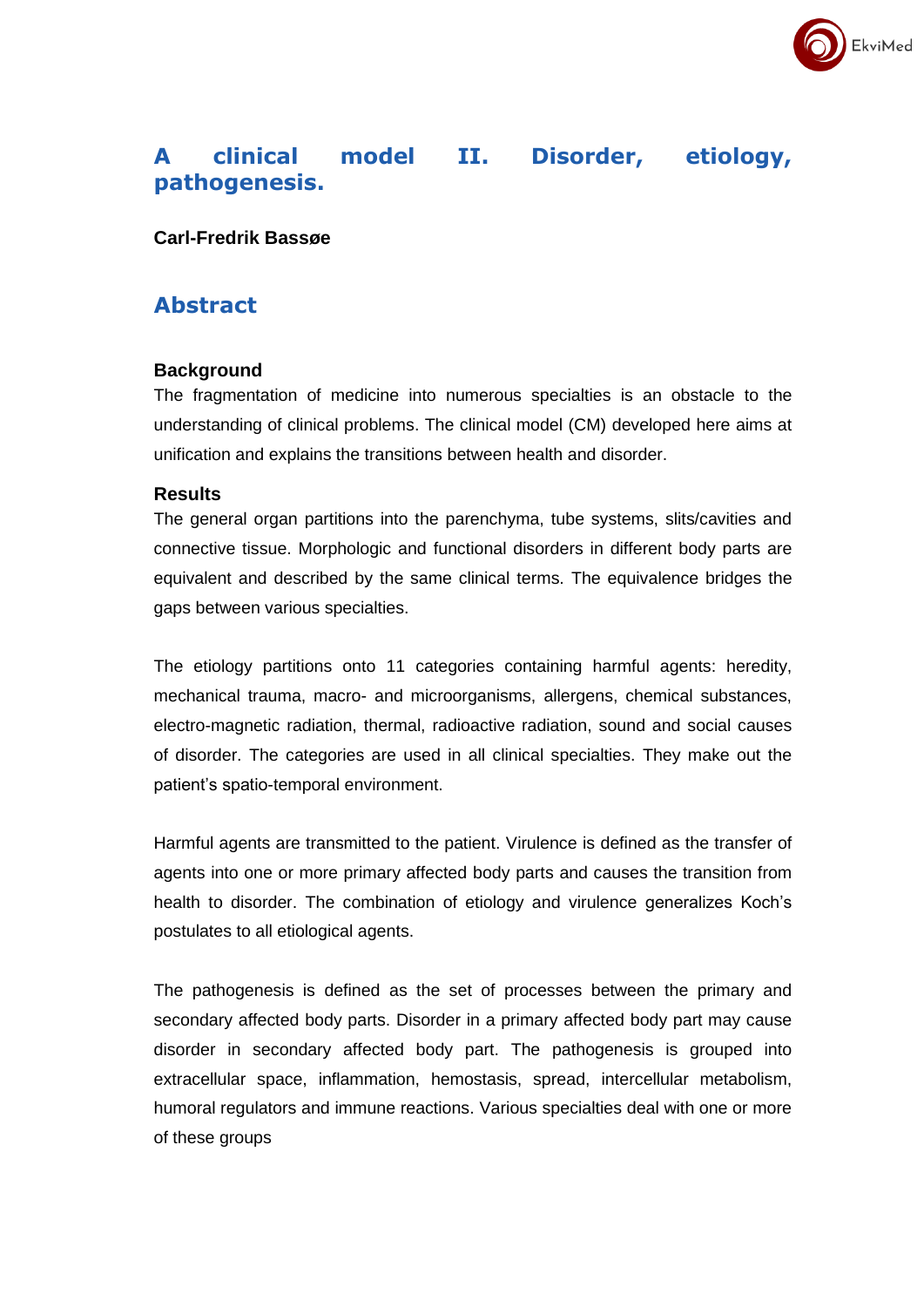Time course and prognosis derive from combinations of disorder, etiology and pathogenesis. The number of possible combinations is vast. This explains why groups of specialists are needed to solve many hard, clinical problems. Acquaintance with the general principles of disorder, etiology and pathogenesis may facilitate cooperation across specialties.

## **Conclusions**

CM is a new, comprehensive clinical model. CM uses the common clinically important concepts disorder, etiology, virulence and pathogenesis, and clearly discriminates health from disorder. CM is a novel, versatile and scalable tool that creates a consistent foundation for clinical work.

### **Background**

Health professionals do not seem to have a prototype concept of disease and no common features of disease have been identified (Hofmann 2017). Disease centers on suffering sick subjects (Canguilhem 2015) but diseases do not exist (Wulff 1986). However, here. I concentrate on the structures and functions that cause symptoms, signs and pathological laboratory findings, and develop strict concepts of disorder, syndrome and disease.

Data and knowledge in one specialty differ from those in other specialties (de Lusignan 2005). Accordingly, various clinical specialties perceive themselves as unique. The fragmentation of clinical medicine into numerous specialties is an obstacle to the understanding of clinical problems and communication across the borders between specialties. The present clinical model (CM) that provides a common foundation for all clinical specialties.

The biopsychosocial disease model has gained wide acceptance in clinical medicine (Engel 1977, Engel 1980, Wulff 1993, de Lusignan 2003, Sulis 2017). However, the model is very broad and does not guide, recommend or restrict which features should be evaluated in any domain (Jull 2017) and it is rarely used in medical research (Alonso 2004). In addition, it lacks crucial clinical concepts such as virulence and pathogenesis.

During the last 40 years the pendulum appears to have swung between the biological model and a psychosocial domain (Jull 2017). For example, in Norway, the medical assessment of work disability is largely evaluated by means of the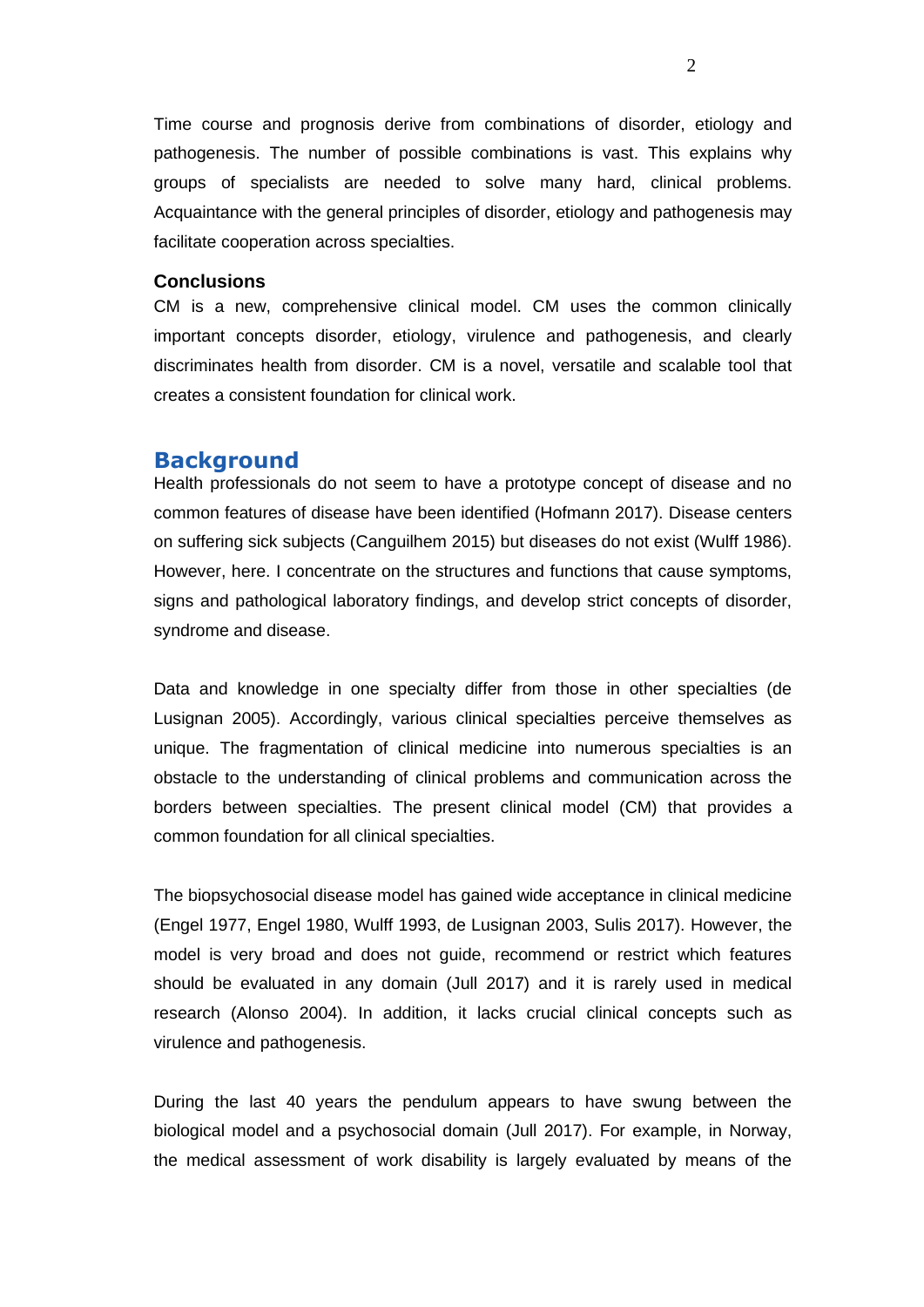biomedical model of disease. The biological model provides an ontological concept of objectivity, which is problematic and unjust because it does not take existential, psychological and social aspects of health and disease into account (Solli 2005).

Model-based diagnosis (MBD) aims to troubleshoot systems by starting from a description of their structure and function (Palma 2006). A clear understanding of the clinical concepts etiology, disorder and pathogenesis is a minimal requirement, but these concepts often remain undefined (Palma 2006).

Medical ontologies aim to bridge the gap between human knowledge and the vast medical research literature, and supply physicians with up-to-date knowledge (Duclos 2007, DeLuca 2009, Marwede 2007, Rosse 1998). It is unclear whether a multitude of medical ontologies is required (Smith 2007). The proliferation of ontologies is a major concern and harmonization is needed (Smith 2007, Smith 2008).

The fragmentation of medicine is carried on by ontologies. If different specialties are reigned by different ontologies, then various specialties might be understood differently. This is unfortunate for primary care physicians because they are expected to survey and understand each of a patient's disparate problems, which cover the whole breadth of clinical medicine.

Medical knowledge is the foundation for CM. Knowledge is defined as justified true belief. Justification derives from medical practice and research (see Methods). This makes CM a useful empirical tool for school medicine.

CM is inspired by the biopsychosocial model. The present study extends earlier work (Bassøe 1978, 1981, 1985a, 1985b, 1985c, 1985d, 1986, 1988, 2007a, 2007b, 2009, Hammond 1988) and an accompanying CM of health (Bassøe 2019). We start by describing disorder, and follow up with descriptions of epidemiology, virulence, etiology, risk and pathogenesis. These terms are used to discriminate health from disorder and define disorders, syndromes and diseases.

## **References**

Aarre TF. Serotonin or society? Tidsskr Nor Legeforen 2018;138:1054-7. <https://tidsskriftet.no/en/2018/06/essay/serotonin-or-society> (Accessed 2018/9/13)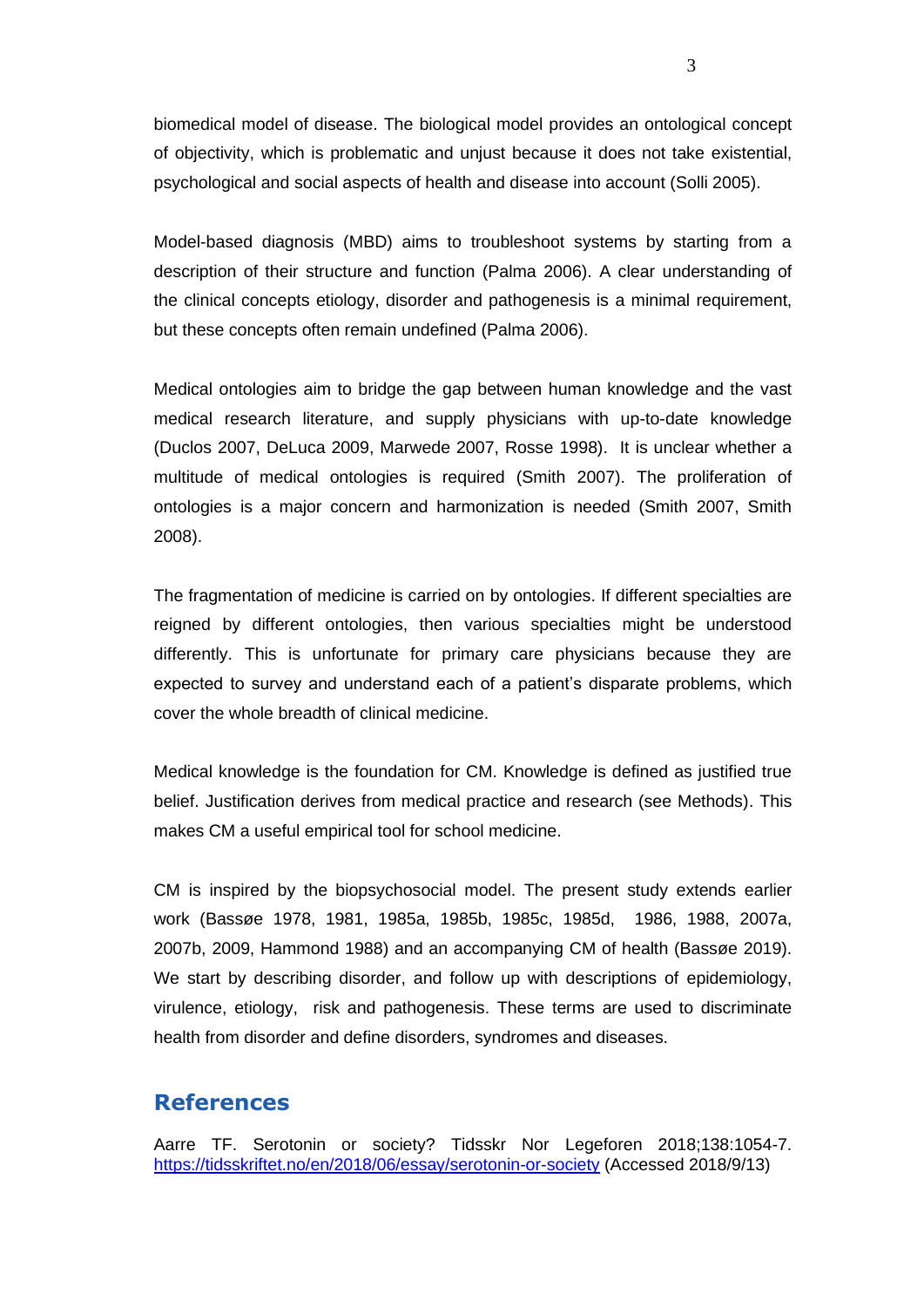Abouthf. [http://www.abouthf.org/questions\\_stages.htm](http://www.abouthf.org/questions_stages.htm) (Accessed 2017/4/4)

Akutsu T, Nishio H, Sumino K, Takeshima Y, Tsuneishi S, Wada H, et al. Molecular genetics of spinal muscular atrophy: contribution of the NAIP gene to clinical severity. Kobe J Med Sci. 2002;48:25-31.

<http://www.med.kobe-u.ac.jp/journal/contents/48/25.pdf> (Accessed 2019/6/29)

Alonso Y. The biopsychosocial model in medical research: the evolution of the health concept over the last two decades. Patient Educ Couns. 2004;53:239-244.

Altare F, Durandy A, Lammas D, et al. Impairment of mycobacterial immunity in human interleukin-12 receptor deficiency. Science 1998;1432-35.

Amber KT, Valdebran M, Grando SA. Non-Desmoglein Antibodies in Patients With Pemphigus Vulgaris. Front Immunol. 2018;9:1190. <https://www.ncbi.nlm.nih.gov/pmc/articles/PMC5994403/> (Accessed 2018/11/24)

Anderson WAD, Kissane JM. Pathology volume I and II. St. Louis: Mosby; 1977.

Antonelli A, Benvenga S. Editorial: The Association of Other Autoimmune Diseases in Patients With Thyroid Autoimmunity. Front Endocrinol (Lausanne). 2018;9:540. <https://www.ncbi.nlm.nih.gov/pmc/articles/PMC6146093/> (Accessed 2018/10/9)

Argyelan M, Carbon M, Niethammer M, Ulug AM, Voss HU, Bressman SB, Dhawan V, Eidelberg D. Cerebellothalamocortical connectivity regulates penetrance in dystonia. J Neurosci. 2009;29:9740-7. <http://www.jneurosci.org/content/29/31/9740.long>(Accessed 2018/4/9)

Bassøe C-F. Disease compendium for physiotherapists. Norwegian State Physiotherapy School, Bergen, 1978.

Bassøe C-F. A diagnostic system based on combinatorics. Proceedings of the 4<sup>th</sup> Nordic Congress in Primary Health Care, Bergen, 1981.

Bassøe C-F. Combinatorics. Proceedings of the 5<sup>th</sup> Nordic Congress in Primary Health Care, Lund, 1985a.

Bassøe C-F: Five years of experience with a general, computer-based diagnostic system (combinatorics): Assessment of etiology. Proceedings of the  $5<sup>th</sup>$  Nordic Congress in Primary Health Care. Lund; 1985b.

Bassøe C-F: Genetic diseases in general practice analyzed with an electronic patient record and combinatorics. Proceedings of the 5<sup>th</sup> Nordic Congress in Primary Health Care. Lund; 1985c.

Bassøe C-F: Myosis in general practice analyzed with an electronic patient record and combinatorics. Proceedings of the 5<sup>th</sup> Nordic Congress in Primary Health Care Lund; 1985d.

Bassøe C-F. A combinatorial diagnostic system for general practice. London: 11<sup>th</sup> Conference of the World Organisation of National Colleges, Academies and Academic Associations of General Practitioners/Family Physicians, 1986.

Bassøe C-F. A combinatorial diagnostic system for general practice: Evaluation of the social impact of disease by a computerized medical record. In: Hansen R,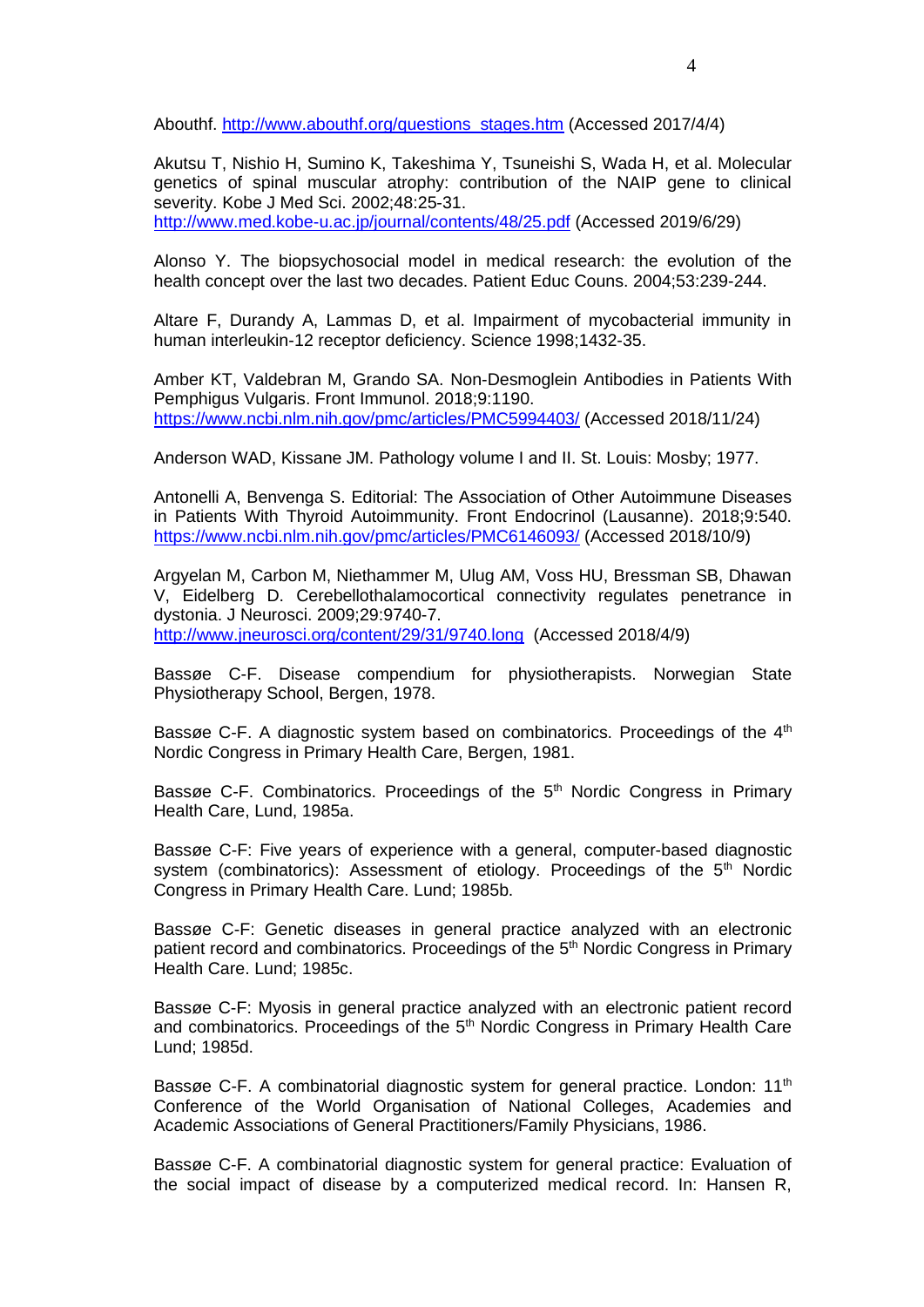Solheim BG, O'Moore RR, Roger FH, editors. Lecture notes in medical informatics. Berlin: Springer-Verlag; 1988. p. 212-4.

Bassøe C-F. Natural language processing of medical records. Tidsskr Nor Legeforen. 1994;114:1974-6.

Bassøe C-F. Automated diagnoses from clinical narratives: A medical system based on computerized medical records, natural language processing and neural network technology. Neural Networks. 1995a;8:313-9.

<http://www.sciencedirect.com/science/article/pii/089360809400076X> (Accessed 2018/10/16)

Bassøe C-F. The skinache syndrome. JRSM. 1995b;88:565-9. <https://www.ncbi.nlm.nih.gov/pmc/articles/PMC1295357/> (Accessed 2018/8/16)

Bassøe C-F. Using narrative information stored in computerized physiotherapy records for physiotherapy research. 12<sup>th</sup> annual meeting I.B.I.T.A.H., Bergen, Norway, 1996.

Bassøe C-F. Combinatorial clinical decision-making. PhD dissertation, Department of Information Science and Media, Faculty of Social Sciences, University of Bergen, Norway, 2007a. ISBN 978-82-308-0457-5.

Bassøe C-F. A Data Structure For Decision Support Systems, Medical Expert Systems and Clinical Decision Making. In: MEDINFO 2007 Brisbane. Kuhn KA, Warren JR, Leong T-Y. (Eds.) Amsterdam: IOS Press; 2007b. p. 350.

Bassøe C-F. Representing Health, Disease and their Transitions by Digraphs. Stud Health Technol Inform. 2008;136:133-8.

Bassøe C-F. Biology and disease for health informaticians. The Norwegian EHR Research Centre (NSEP) at the Norwegian University of Science and Technology (NTNU), Trondheim: 2009. ca. 350 pages.

Bassøe C-F. Neutrophils studied by flow cytometry. In: Yen A (Ed.) Flow cytometry: Advanced Research and clinical applications. CRC Press, Boca Raton, 1989, pp 97- 148.

Bassøe CF. The skinache syndrome. J R Soc Med. 1995;88:565-9. <https://www.ncbi.nlm.nih.gov/pmc/articles/PMC1295357/> (Accessed 2019/7/16)

Bassøe C-F. Flow cytometric quantification of phagocytosis in acute myeloid leukemia. Acta Haematol. 1999a;102:163-71.

Bassøe C-F, Halstensen A, Bruserud O. Functional differentiation of acute myeloid leukaemia blast cells. APMIS. 1999b;107:1023-33.

Bassøe C-F, Hausken T, Bostad L, Mollnes TEM, Kristoffersen EK. Coocurrence of Ascites with Epstein-Barr Virus Infection and Sarcoidosis. Scand J Infect Dis. 2004;36:13-4.

Bassøe C-F. A clinical model. I: Health. 2019.

Bassøe C-F. A clinical model. III: Universal diagnosis syntax. 2019b.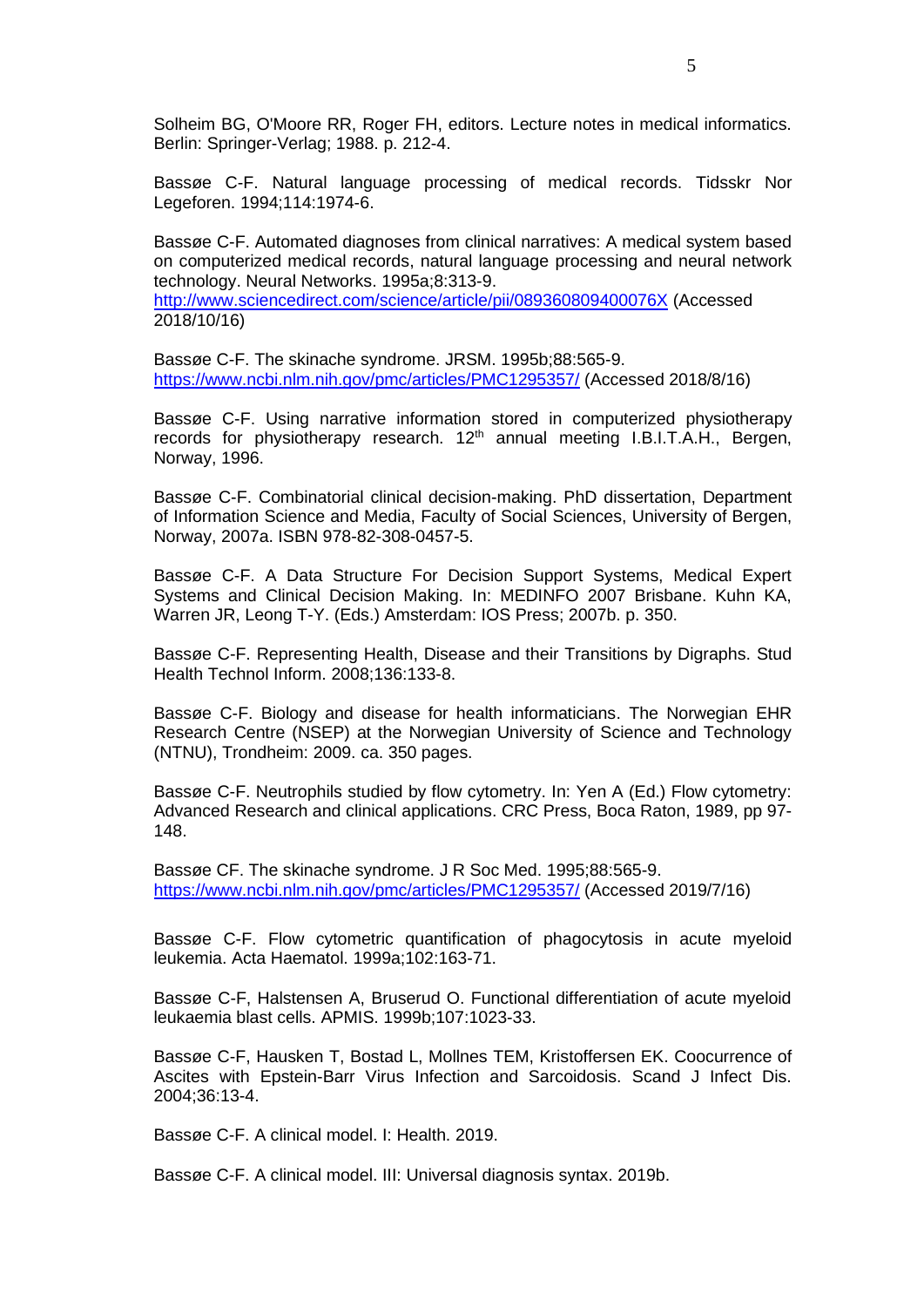Bassøe C-F. A clinical model. VII: Causality. 2019c.

Benos J. Neuropsychiatric disorders of the diseases of exocrine pancreas. Fortschr Neurol Psychiatr Grenzgeb. 1976;44:683-701.

Blau N, Hennermann JB, Langenbeck U, Lichter-Konecki U. Diagnosis, classification, and genetics of phenylketonuria and tetrahydrobiopterin (BH4) deficiencies. Mol Genet Metab. 2011;104 Suppl:S2-9. <http://www.zora.uzh.ch/id/eprint/56963/> (Accessed 2018/4/3)

Bonadia LC, de Lima Marson FA, Ribeiro JD, Paschoal IA, Pereira MC, Ribeiro AF, Bertuzzo CS. CFTR genotype and clinical outcomes of adult patients carried as cystic fibrosis disease. Gene. 2014;540:183-90.

Boradringham R. The young Picasso. New York: Universe; 1997.

Branchford BR, Di Paola J. Making a diagnosis of VWD. Hematology Am Soc Hematol Educ Program. 2012;2012:161-7. <http://asheducationbook.hematologylibrary.org/content/2012/1/161.long> Accessed

2018/4/2)

Brennand KJ, Simone A, Jou J, Gelboin-Burkhart C, Tran N, Sangar S, Li Y, et al. Modelling schizophrenia using human induced pluripotent stem cells. Nature. 2011;473:221-5.<https://www.ncbi.nlm.nih.gov/pmc/articles/PMC3392969/> (Accessed 2017/10/13)

Brill SR, Patel DR, MacDonald E. Psychosomatic disorders in pediatrics. Indian J Pediatr. 2001;68:597-603.

Brown J. Mind, brain, and consciousness: The neuropsychology of cognition. New York: Academic Press; 1977.

Bruschi M, Petretto A, Vaglio A, Santucci L, Candiano G, Ghiggeri GM. Annexin A1 and Autoimmunity: From Basic Science to Clinical Applications. Int J Mol Sci. 2018;19.<http://www.mdpi.com/1422-0067/19/5/1348/htm> (Accessed 2018/5/15)

Bruserud Ø, Oftedal BE, Wolff AB, Husebye ES. AIRE-mutations and autoimmune disease. Curr Opin Immunol. 2016;43:8-15.

Butcher DT, Cytrynbaum C, Turinsky AL, Siu MT, Inbar-Feigenberg M, Mendoza-Londono R, Chitayat D, et al. CHARGE and Kabuki Syndromes: Gene-Specific DNA Methylation Signatures Identify Epigenetic Mechanisms Linking These Clinically Overlapping Conditions. Am J Hum Genet. 2017;100:773-788. [http://www.cell.com/ajhg/fulltext/S0002-9297\(17\)30148-9](http://www.cell.com/ajhg/fulltext/S0002-9297(17)30148-9) (Accessed 2017/9/21)

Børset M. Tumour-agnostic drugs and future cancer treatment. Tidsskr Nor Laegeforen. 2019 Mar 11;139:420-2.

[https://tidsskriftet.no/en/2019/03/kronikk/tumour-agnostic-drugs-and-future](https://tidsskriftet.no/en/2019/03/kronikk/tumour-agnostic-drugs-and-future-cancer-treatment)[cancer-treatment](https://tidsskriftet.no/en/2019/03/kronikk/tumour-agnostic-drugs-and-future-cancer-treatment) (Accessed 2019/3/22)

Cancer Genome Atlas Research Network Integrated genomic analyses of ovarian carcinoma. Nature. 2011;474:609–615. <https://www.ncbi.nlm.nih.gov/pmc/articles/PMC3163504/> (Accessed 2017/10/15).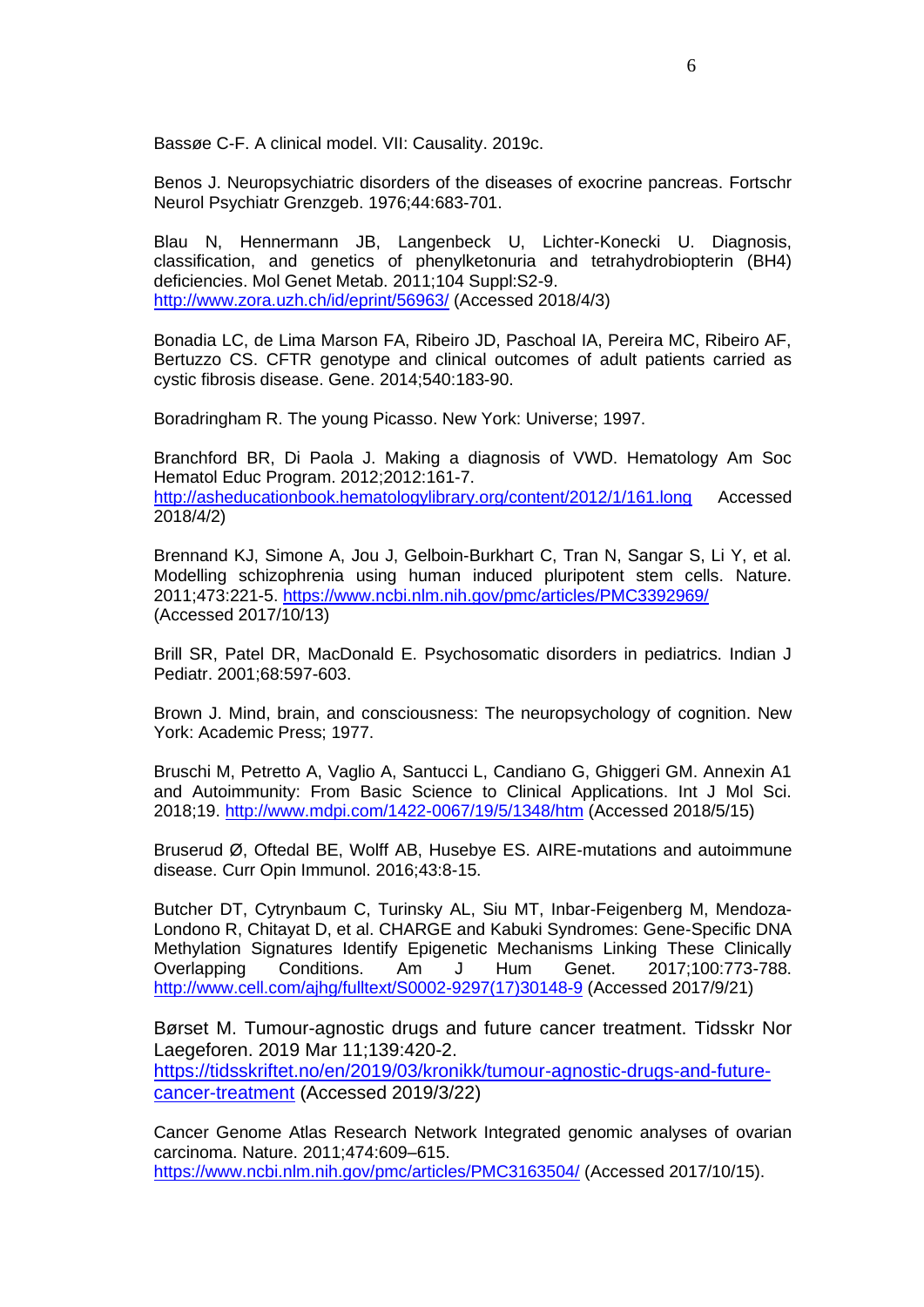Cancer. <https://www.cancer.gov/types/leukemia/hp/cll-treatment-pdq#section/all> (Accessed 2017/4/4)

Canguilhem G. The normal and the pathological. Zone, New York, 2015.

Cardone J, Friec G Le, Kemper C. CD46 in innate and adaptive immunity: an update. Clin Exp Immunol. 2011;164:301–11. <https://www.ncbi.nlm.nih.gov/pmc/articles/PMC3087925/> (Accessed 2018/5/2)

Chida Y, Sudo N, Kubo C. Does stress exacerbate liver diseases? J Gastroenterol Hepatol. 2006;21:202-8.

Chiricozzi A, Romanelli P, Volpe E, Borsellino G, Romanelli M. Scanning the Immunopathogenesis of Psoriasis. Int J Mol Sci. 2018;19:E179. <http://www.mdpi.com/1422-0067/19/1/179/htm> (Accessed 2018/1/16)

Cho HB, Bueler CE, DiMuzio J, Hicks-Little C, McGlade E, Lyoo IK et al. Negative Mood States Correlate with Laterobasal Amygdala in Collegiate Football Players. Biomed Res Int. 2018;2018:8142631. <https://www.hindawi.com/journals/bmri/2018/8142631/> Accessed 2018/4/9)

Cholongitas E, Papatheodoridis GV, Vangeli M, Terreni N, Patch D, Burroughs AK. Systematic review: The model for end-stage liver disease--should it replace Child-Pugh's classification for assessing prognosis in cirrhosis? Aliment Pharmacol Ther. 2005;22:1079-89. [https://onlinelibrary.wiley.com/doi/full/10.1111/j.1365-](https://onlinelibrary.wiley.com/doi/full/10.1111/j.1365-2036.2005.02691.x) [2036.2005.02691.x](https://onlinelibrary.wiley.com/doi/full/10.1111/j.1365-2036.2005.02691.x) (Accessed 2018/5/21)

Churchill NW, Hutchison MG, Graham SJ, Schweizer TA. Connectomic markers of symptom severity in sport-related concussion: Whole-brain analysis of resting-state fMRI. Neuroimage Clin. 2018;18:518-526.

<https://www.sciencedirect.com/science/article/pii/S2213158218300457?via%3Dihub> (Accessed 2018/4/9)

Citi S. Intestinal barriers protect against disease. Science 2018;359:1097-1098 [http://www.sciencemagazinedigital.org/sciencemagazine/09\\_march\\_2018\\_Main/Mo](http://www.sciencemagazinedigital.org/sciencemagazine/09_march_2018_Main/MobilePagedArticle.action?articleId=1360621&app=false#articleId1360621) [bilePagedArticle.action?articleId=1360621&app=false#articleId1360621](http://www.sciencemagazinedigital.org/sciencemagazine/09_march_2018_Main/MobilePagedArticle.action?articleId=1360621&app=false#articleId1360621) (Accessed 2018/3/13)

Clancey WJ, Lestinger R. NEOMYCIN: Reconfiguring a rule-based expert system for application to teaching. In: Clancey WJ, Shortliffe EH (Eds.): Readings in medical artificial intelligence. Reading: Addison-Wesley. 1984, p. 361-81.

Clarke C, Xiao R, Place E, Zhang Z, Sondheimer N, et al. Mitochondrial respiratory chain disease discrimination by retrospective cohort analysis of blood metabolites. Mol Genet Metab. 2013;110:145-52. <http://www.ncbi.nlm.nih.gov/pmc/articles/PMC3812452/> (Accessed 2015/8/17)

Cohen JI. Herpesviruses in the Activated Phosphatidylinositol-3-Kinase-δ Syndrome. Front Immunol. 2018;9:237. <https://www.frontiersin.org/articles/10.3389/fimmu.2018.00237/full> (Accessed 2018/4/28)

Cohen MM Jr. Some chondrodysplasias with short limbs: molecular perspectives. Am J Med Genet. 2002;112:304-13.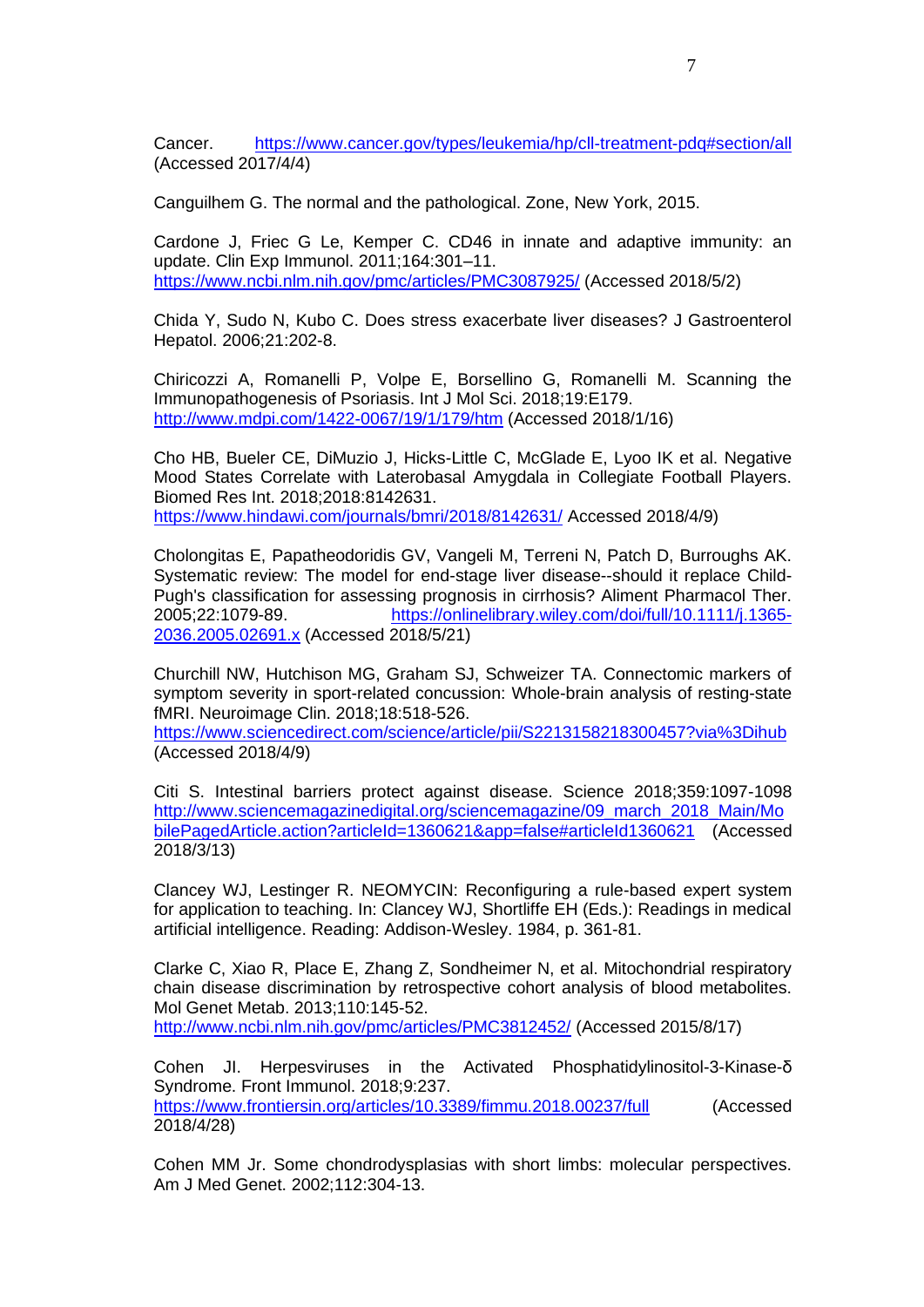Cox MJ, Rees DC, Martinson JJ, Clegg JB. Evidence for a single origin of factor V Leiden. Br J Haematol. 1996;92:1022-5.

Cruse G, Beaven MA, Ashmole I, Bradding P, Gilfillan AM, Metcalfe DD. A truncated splice-variant of the FcεRIβ receptor subunit is critical for microtubule formation and degranulation in mast cells. Immunity. 2013;38:906-17. <https://www.ncbi.nlm.nih.gov/pmc/articles/PMC3694348/> (Accessed 2018/9/13)

Dahlback B, Carlsson M, Svensson PJ. Familial thrombophilia due to a previously unrecognized mechanism characterized by poor anticoagulant response to activated protein C: prediction of a cofactor to activated protein C. Proc Natl Acad Sci USA. 1993;90:1004-1008. <http://www.pnas.org/content/pnas/90/3/1004.full.pdf> (Accessed 2018/3/20)

De Franco E, Watson RA, Weninger WJ, Wong CC, Flanagan SE, Caswell R, et al. A Specific CNOT1 Mutation Results in a Novel Syndrome of Pancreatic Agenesis and Holoprosencephaly through Impaired Pancreatic and Neurological Development. Am J Hum Genet. 2019;104:985-9.

[https://www.cell.com/ajhg/fulltext/S0002-9297\(19\)30114-4#fig1](https://www.cell.com/ajhg/fulltext/S0002-9297(19)30114-4#fig1) (Accessed 2019/6/30)

de Lusignan S. Codes, classifications, terminologies and nomenclatures: definition, development and application in practice. Inform Prim Care. 2005;13:65-70. <https://hijournal.bcs.org/index.php/jhi/article/view/580/592> (Accessed 2017/11/9)

de Lusignan S. What is primary care informatics? J Am Med Inform Assoc. 2003;10:304-309. <https://www.ncbi.nlm.nih.gov/pmc/articles/PMC181979/> (Accessed 2017/11/9)

DeLuca DS, Beisswanger E, Wermter J, Horn PA, Hahn U, Blasczyk R. MaHCO: an ontology of the major histocompatibility complex for immunoinformatic applications and text mining. Bioinformatics 2009;25:2064-70.

Deter HC, Micus C, Wagner M, Sharma AM, Buchholz K. Salt sensitivity, anxiety, and irritability predict blood pressure increase over five years in healthy males. Clin Exp Hypertens. 2006;28:17-27.

Disner SG, Marquardt CA, Mueller BA, Burton PC, Sponheim SR. Spontaneous neural activity differences in posttraumatic stress disorder: A quantitative restingstate meta-analysis and fMRI validation. Hum Brain Mapp. 2018;39:837-850. <https://www.ncbi.nlm.nih.gov/pubmed/29143411> (Accessed 2018/2/6)

Doran E, Cai F, Holweg CTJ, Wong K, Brumm J, Arron JR. Interleukin-13 in Asthma and Other Eosinophilic Disorders. Front Med (Lausanne). 2017;4:139. <https://www.ncbi.nlm.nih.gov/pmc/articles/PMC5627038/> (Accessed 2018/1/17)

Drost J, van Boxtel R, Blokzijl F, Mizutani T, Sasaki N, Sasselli V, et al. Use of CRISPR-modified human stem cell organoids to study the origin of mutational signatures in cancer. Science. 2017;358:234-238. [http://www.sciencemagazinedigital.org/sciencemagazine/13\\_october\\_2017?sub\\_id=](http://www.sciencemagazinedigital.org/sciencemagazine/13_october_2017?sub_id=B2O0rDO1RTiZN&u1=41050614&folio=152&pg=138#pg138) [B2O0rDO1RTiZN&u1=41050614&folio=152&pg=138#pg138](http://www.sciencemagazinedigital.org/sciencemagazine/13_october_2017?sub_id=B2O0rDO1RTiZN&u1=41050614&folio=152&pg=138#pg138) (Accessed 2017/10/215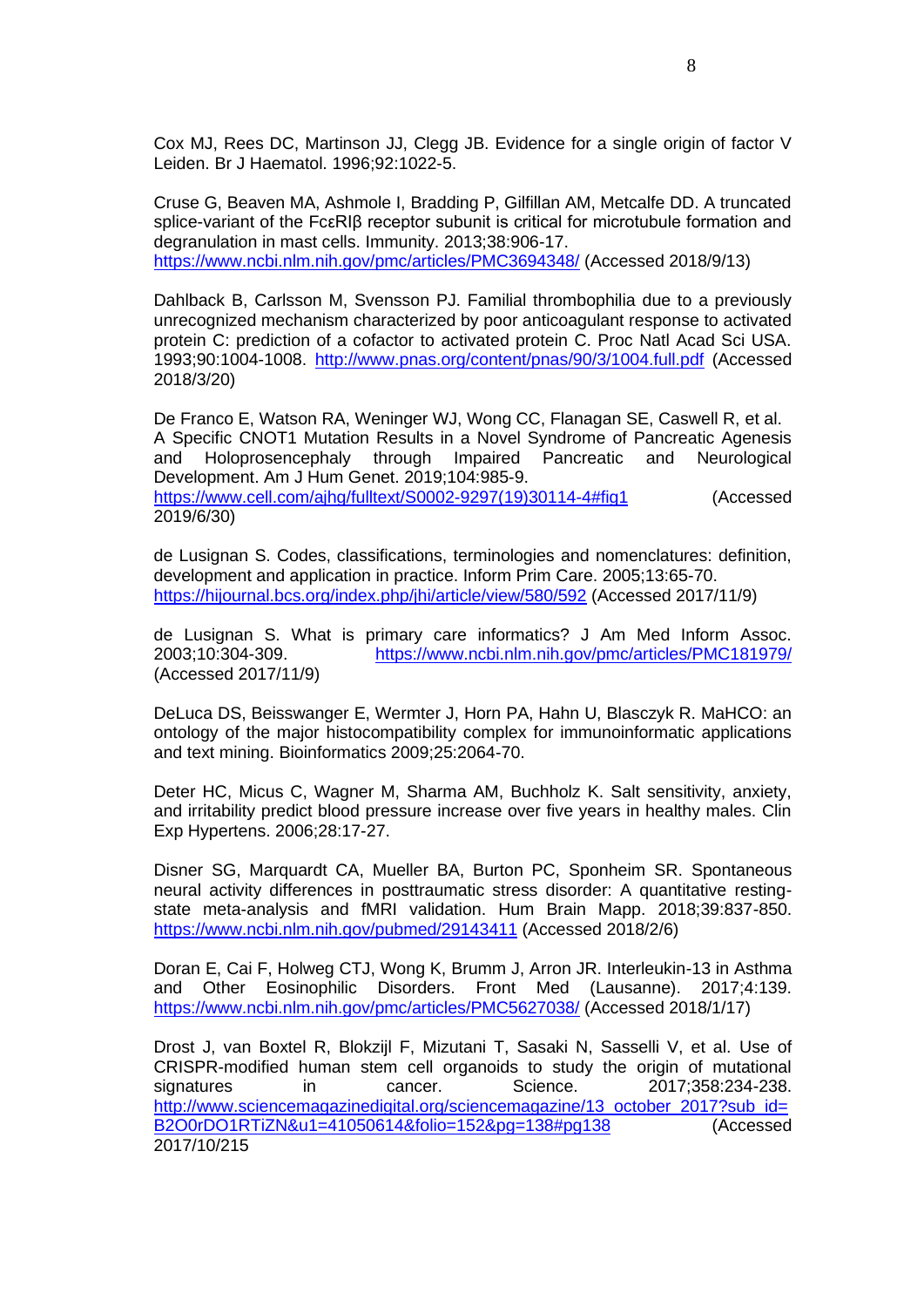Duclos C, Nobécourt J, Cartolano GL, Ellini A, Venot A. An ontology of bacteria to help physicians to compare antibacterial spectra. AMIA Annu Symp Proc 2007;11:196-200.

Durkheim E. Selvmordet. Gyldendal Norsk Forlag, Oslo, 1978. (Translated from Le suicide published in 1897).

Dyregrov A, Solomon R, Bassøe C-F. Mental mobilization processes in critical incident stress situations. Int J Emergency Mental Health. 2000;2:73-81.

ECOG. [http://www.npcrc.org/files/news/ECOG\\_performance\\_status.pdf](http://www.npcrc.org/files/news/ECOG_performance_status.pdf) (Accessed 2015/12/1)

Edlow BL, Takahashi E, Wu O, Benner T, Dai G, Bu L, et al. Neuroanatomic connectivity of the human ascending arousal system critical to consciousness and its disorders. J Neuropathol Exp Neurol. 2012;71:531-46. <https://www.ncbi.nlm.nih.gov/pmc/articles/PMC3387430/> (Accessed 2017/9/25)

El Zoghbi M, Salameh P, Stücker I, Brochard P, Delva F, Lacourt A. Absence of multiplicative interactions between occupational lung carcinogens and tobacco smoking: a systematic review involving asbestos, crystalline silica and diesel engine exhaust emissions. BMC Public Health. 2017;17:156.

<https://www.ncbi.nlm.nih.gov/pmc/articles/PMC5288859/> (Accessed 2017/3/9)

Elder GJ, Mactier K, Colloby SJ, Watson R, Blamire AM, O'Brien JT, Taylor JP. The influence of hippocampal atrophy on the cognitive phenotype of dementia with Lewy bodies. Int J Geriatr Psychiatry. 2017;32:1182-9. <https://www.ncbi.nlm.nih.gov/pmc/articles/PMC5655697/> (Accessed 2015/9/7)

Engel GL. The clinical application of the biopsychosocial model. Am J Psychiatry. 1980;137:535-535.

Engel GL. The need for a new medical model: A challenge for biomedicine. Science. 1977;196:129-129.

Faiad Y, Khoury B, Daouk S, Maj M, Keeley J, Gureje O, Reed G. Frequency of use of the International Classification of Diseases ICD-10 diagnostic categories for mental and behavioural disorders across world regions. Epidemiol Psychiatr Sci. 2017 9:1-9.

Favazza TF. Myelodysplasia and Neurogenic Bladder Dysfunction. Medscape. 2017. <https://emedicine.medscape.com/article/1015695-overview> (Accessed  $2018/4/11$ 

Favre E, Leleu A, Peyroux E, Baudouin JY, Franck N, Demily C. Exploratory case study of monozygotic twins with 22q11.2DS provides further clues to circumscribe neurocognitive markers of psychotic symptoms. Neuroimage Clin. 2019;24:101987. <https://www.sciencedirect.com/science/article/pii/S2213158219303377?via%3Dihub> (Accessed 2019/8/29)

Fitzgibbons RJ, Forse RA. Groin Hernias in Adults. N Engl J Med 2015; 372:756- 763.<http://www.nejm.org/doi/10.1056/NEJMcp1404068> (Accessed 2018/3/15)

Flak MB, Colas RA, Muñoz-Atienza E, Curtis MA, Dalli J, Pitzalis C. Other Inflammatory arthritis disrupts gut resolution mechanisms, promoting barrier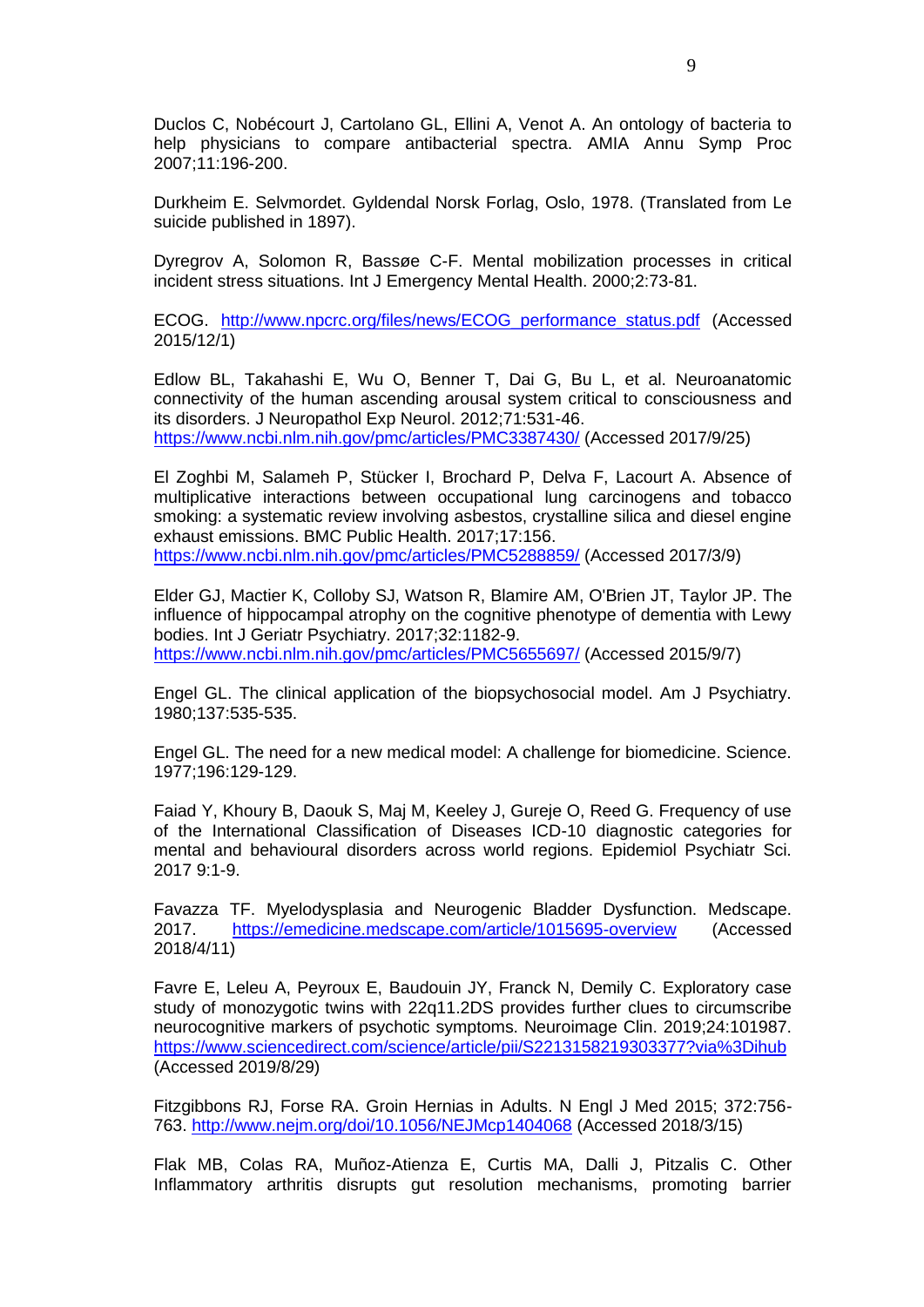breakdown by *Porphyromonas gingivalis*. JCI Insight. 2019;4. <https://insight.jci.org/articles/view/125191> (Accessed 2019/7/15)

Flynn R, Grundmann A, Renz P, Hänseler W, et. Al. CRISPR-mediated genotypic and phenotypic correction of a chronic granulomatous disease mutation in human iPS cells. Exp Hematol. 2015;43:838-848.e3. <http://www.ncbi.nlm.nih.gov/pmc/articles/PMC4596252/> (Accessed 2015/10/4)

Garcia-Elias A, Benito B. Ion Channel Disorders and Sudden Cardiac Death. Int J Mol Sci. 2018;19:692. <http://www.mdpi.com/1422-0067/19/3/692> (Accessed 2018/3/13)

Gardner H. Art, mind and brain. New York: Basic Books; 1982.

Gardner H. Frames of mind. New York: Basic Books; 1983.

Geisler D, Walton E, Naylor M, Roessner V, et al. Brain structure and function correlates of cognitive subtypes in schizophrenia. Psychiatry Res. 2015;pii:S0925- 4927(15)30060-3. <http://www.ncbi.nlm.nih.gov/pubmed/26341950> (Accessed 2015/9/7)

Gell PGH, Coombs RRA, Lachmann PJ. Clinical aspects of immunology. Blackwell Scientific Publications, Oxford, 1975.

Geschwind N. Selected papers on language and the brain. Riedel, Dordrecht, 1974.

Ghosh P. Variation, Indispensability, and Masking in the M protein. Trends Microbiol. 2018;26:132-44. <https://escholarship.org/uc/item/8fj7b42f> (Accessed 2018/5/4)

Gibson LE. Cutaneous vasculitis: Approach to diagnosis and systemic associations. Mayo Clin Proc 1990;65:221-229.

Gjems S, Helgeland H. A young boy with unexplained headache and paralysis. Tidsskr Nor Legeforen. 2018;138:1260-2.

Gleick J. Genius. Richard Feynman and modern physics. Abacus Books, London, 1992.

Gossage JR, Mandel J, Finlay G. Pulmonary arteriovenous malformations. [https://www.uptodate.com/contents/pulmonary-arteriovenous-malformations-clinical](https://www.uptodate.com/contents/pulmonary-arteriovenous-malformations-clinical-features-and-diagnostic-evaluation-in-adults)[features-and-diagnostic-evaluation-in-adults](https://www.uptodate.com/contents/pulmonary-arteriovenous-malformations-clinical-features-and-diagnostic-evaluation-in-adults) (Accessed 2/9/12018).

Gossman WG, Acharya AB, Dulebohn SC. Aphasia, Wernicke. StatPearls Publishing, 2017. <https://www.ncbi.nlm.nih.gov/books/NBK441951/> (Accessed 2017/10/06)

Guo Q, Lehmer C, Martínez-Sánchez A, Rudack T, Beck F, Hartmann H, et al. In Situ Structure of neuronal C9orf72 Poly-GA aggregates reveals proteasome recruitment. Cell. 2018;172:696-705.

Guttler F. Modern techniques of differentiating the various phenotypes of phenylketonuria. Postgrad Med J 1989;65(Suppl):S2-6.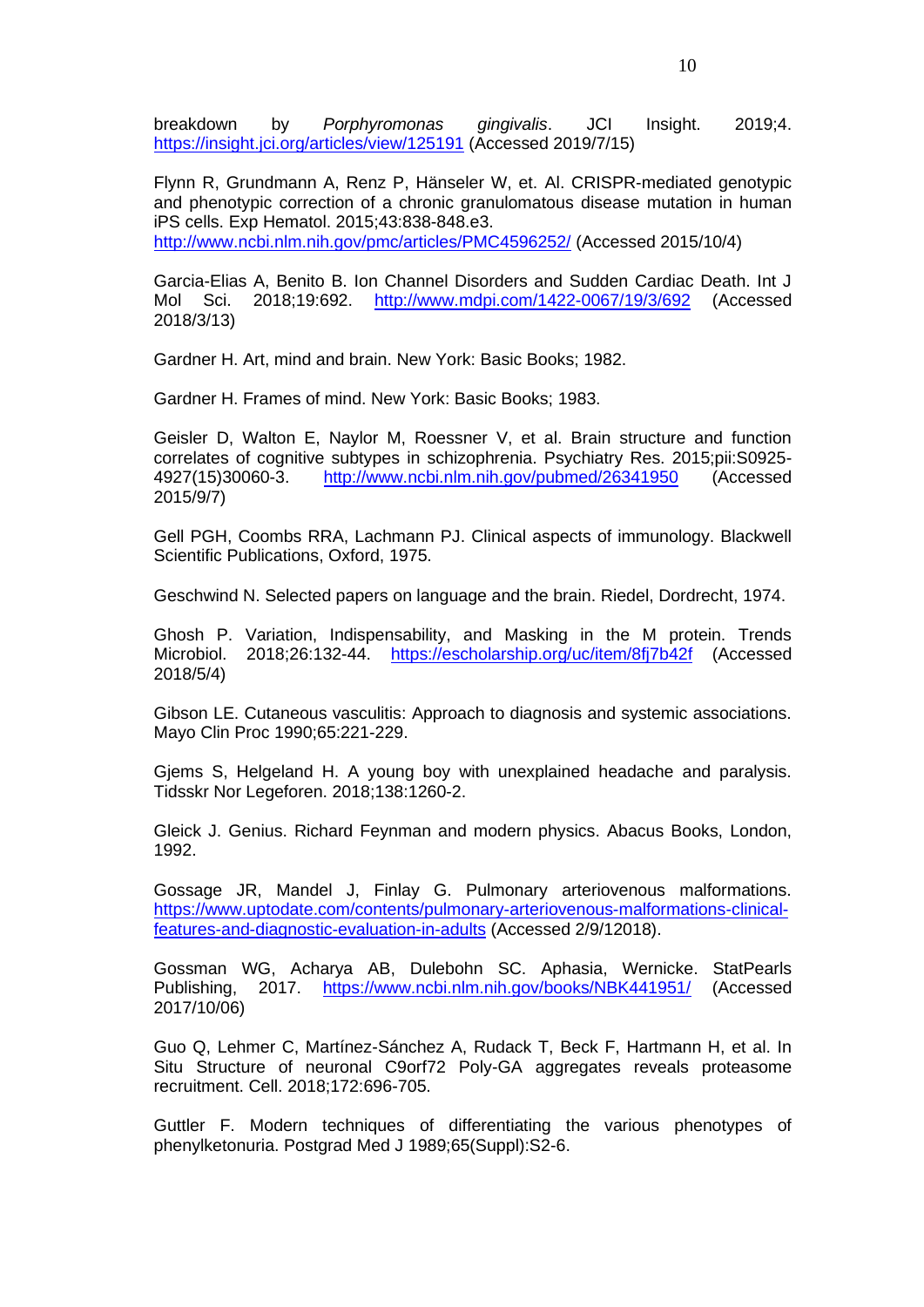Haggard P, Iannetti GD, Longo MR. Spatial sensory organization and body representation in pain perception. Curr Biol. 2013;23:R164-76. [https://www.cell.com/current-biology/fulltext/S0960-9822\(13\)00082-](https://www.cell.com/current-biology/fulltext/S0960-9822(13)00082-1?_returnURL=https%3A%2F%2Flinkinghub.elsevier.com%2Fretrieve%2Fpii%2FS0960982213000821%3Fshowall%3Dtrue) [1?\\_returnURL=https%3A%2F%2Flinkinghub.elsevier.com%2Fretrieve%2Fpii%2FS](https://www.cell.com/current-biology/fulltext/S0960-9822(13)00082-1?_returnURL=https%3A%2F%2Flinkinghub.elsevier.com%2Fretrieve%2Fpii%2FS0960982213000821%3Fshowall%3Dtrue) [0960982213000821%3Fshowall%3Dtrue](https://www.cell.com/current-biology/fulltext/S0960-9822(13)00082-1?_returnURL=https%3A%2F%2Flinkinghub.elsevier.com%2Fretrieve%2Fpii%2FS0960982213000821%3Fshowall%3Dtrue) (Accessed 2019/7/20)

Halse G. New pathogens, new challenges. Tidsskr Nor Legeforen. 2017;22/23:1. <http://tidsskriftet.no/en/2017/12/leder/new-pathogens-new-challenges> (Accessed 2018/1/11)

Hammond N, Kløve T, Bassøe C-F. Knowledge structures for a general medical diagnostic system. In: Hansen R, Solheim BG, O'Moore RR, Roger FH, editors. Lecture notes in medical informatics. Berlin: Springer-Verlag; 1988;35:620-4.

Hasan S, Kulkarni NN, Asbjarnarson A, Linhartova I, Osicka R, Sebo P, Gudmundsson GH. Bordetella pertussis Adenylate Cyclase Toxin Disrupts Functional Integrity of Bronchial Epithelial Layers. Infect Immun. 2018;86. pii: e00445-17

Hasselberg NE, Berge KE, Rasmussen M, Früh A, Ørstavik K, Haugaa KH. Kardiomyopati ved arvelig skjelettmuskeldystrofi. Tidsskr Nor Legeforen. 2018;1:41- 5. [http://tidsskriftet.no/2018/01/klinisk-oversikt/kardiomyopati-ved-arvelig](http://tidsskriftet.no/2018/01/klinisk-oversikt/kardiomyopati-ved-arvelig-skjelettmuskeldystrofi)[skjelettmuskeldystrofi](http://tidsskriftet.no/2018/01/klinisk-oversikt/kardiomyopati-ved-arvelig-skjelettmuskeldystrofi) (Accessed 2018/1/11)

Haug TT. Functional dyspepsia - a psychosomatic disease. Tidsskr Nor Legeforen. 2002;122:1218-22.

Haugsgjerd S. Nytt perspektiv på psykiatrien. Pax Forlag, Oslo, 1971.

Herbet G, Zemmoura I, Duffau H. Functional Anatomy of the Inferior Longitudinal Fasciculus: From Historical Reports to Current Hypotheses. Front Neuroanat. 2018;12:77. <https://www.ncbi.nlm.nih.gov/pmc/articles/PMC6156142/> (Accessed 2019/8/1)

Hesslow G. Do we need a concept of disease? Theoret Med. 1993;14:1-14.

Higgins SJ, De Ceunynck K, Kellum JA, Chen X, Gu X, Chaudhry SA, Schulman S, et al. Tie2 protects the vasculature against thrombus formation in systemic inflammation. J Clin Invest. 2018;128:1471-84. <https://www.jci.org/articles/view/97488> (Accessed 2018/4/28)

Hoffman P, Sajjadi SA, Patterson K, Nestor PJ. Data-driven classification of patients with primary progressive aphasia. Brain Lang. 2017;174:86-93. <http://www.sciencedirect.com/science/article/pii/S0093934X16303066?via%3Dihub> (Accessed 2017/10/06)

Hofmann B. Do health professionals have a prototype concept of disease? The answer is no. Philos Ethics Humanit Med. 2017;12:6. [https://peh](https://peh-med.biomedcentral.com/articles/10.1186/s13010-017-0047-7)[med.biomedcentral.com/articles/10.1186/s13010-017-0047-7](https://peh-med.biomedcentral.com/articles/10.1186/s13010-017-0047-7) (Accessed 2018/2/9)

Horvath CJ, Ferro TJ, Jesmok G, Malik AB. Recombinant tumor necrosis factor increases pulmonary vascular permeability independent of neutrophils. Proc Natl Acad Sci USA. 1988;85:9219-23.

<http://www.pnas.org/content/pnas/85/23/9219.full.pdf> (Accessed 2018/4/12)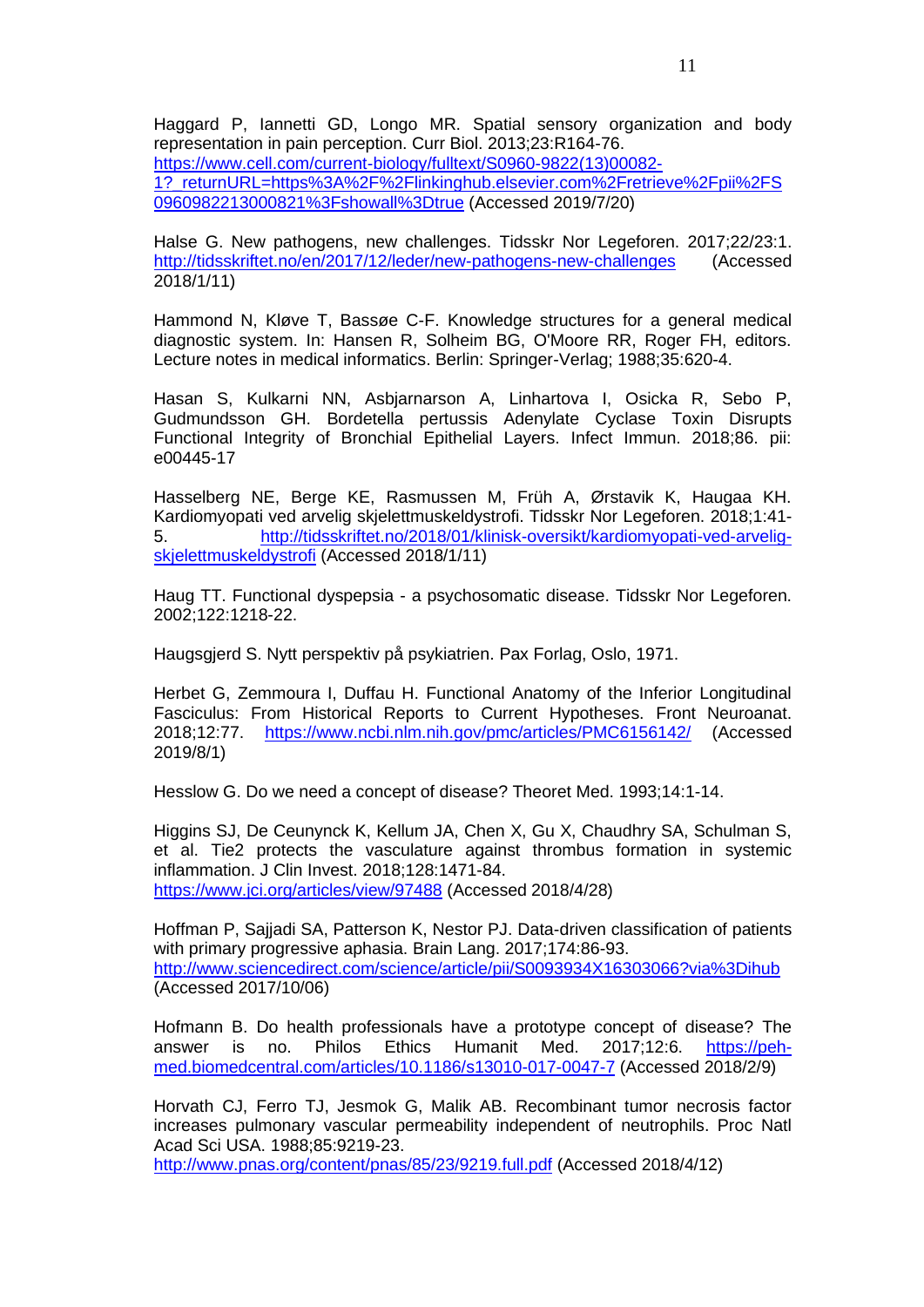Hosoki K, Boldogh I, Sur S. Innate responses to pollen allergens. Curr Opin Allergy Clin Immunol. 2015;15:79-88.

<https://www.ncbi.nlm.nih.gov/pmc/articles/PMC4361229/> (Accessed 2018/5/15)

Hosoki K, Boldogh I, Sur S. Neutrophil recruitment by allergens contribute to allergic sensitization and allergic inflammation. Curr Opin Allergy Clin Immunol. 2016;16:45- 50. https://www.ncbi.nlm.nih.gov/pmc/articles/PMC4941617/#S10title (Accessed 2018/5/15)

Houck BD, Person AL. Cerebellar loops: A review of the nucleocortical pathway. Cerebellum. 2014;13:378-385.

<https://www.ncbi.nlm.nih.gov/pmc/articles/PMC4207368/> (Accessed 2018/2/8)

Huang Y, Chen Z. Inflammatory bowel disease related innate immunity and adaptive immunity. Am J Transl Res. 2016;8:2490-7. <https://www.ncbi.nlm.nih.gov/pmc/articles/PMC4931145/> (Accessed 2018/5/15)

Irvine AD, McLean WH, Leung DY. Filaggrin mutations associated with skin and allergic diseases. N Engl J Med. 2011;365:1315-27. <https://www.nejm.org/doi/full/10.1056/NEJMra1011040> (Accessed 2018/9/12)

Ishida M, Cullup T, Boustred C, James C, Docker J, English C, et al. A targeted sequencing panel identifies rare damaging variants in multiple genes in the cranial neural tube defect, anencephaly. Clin Genet. 2018;93:870-9. <http://onlinelibrary.wiley.com/doi/10.1111/cge.13189/epdf> (Accessed 2018/1/29)

Ivanciu L, Krishnaswamy S, Camire RM. New insights into the spatiotemporal localization of prothrombinase in vivo. Blood. 2014;124:1705–14. <http://www.bloodjournal.org/content/124/11/1705.long?sso-checked=true> (Accessed 2018/4/28)

Ivanov M, Matsvay A, Glazova O, Krasovskiy S, Usacheva M, Amelina E. et al. Targeted sequencing reveals complex, phenotype-correlated genotypes in cystic fibrosis. BMC Med Genomics. 2018;11:13.

<https://bmcmedgenomics.biomedcentral.com/articles/10.1186/s12920-018-0328-z> (Accessed 2018/3/13)

Jadaon MM. Epidemiology of Activated Protein C Resistance and Factor V Leiden Mutation in the Mediterranean Region. Mediterr J Hematol Infect Dis. 2011;3:e2011037.

<https://www.ncbi.nlm.nih.gov/pmc/articles/PMC3251907/> (Accessed 2018/3/20)

Jain S, Chen F. Developmental pathology of congenital kidney and urinary tract anomalies. Clin Kidney J. 2018;12:382-399. <https://www.ncbi.nlm.nih.gov/pmc/articles/PMC6543978/> (Accessed 2019/6/30)

Johannisson K. Our need of illness. Nord Med. 1993;108:92-3.

Johansson SG, Hourihane JO, Bousquet J, et al. A revised nomenclature for allergy An EAACI position statement from the EAACI nomenclature task force; EAACI (the European Academy of Allergology and Clinical Immunology). Allergy. 2001;56:813- 881.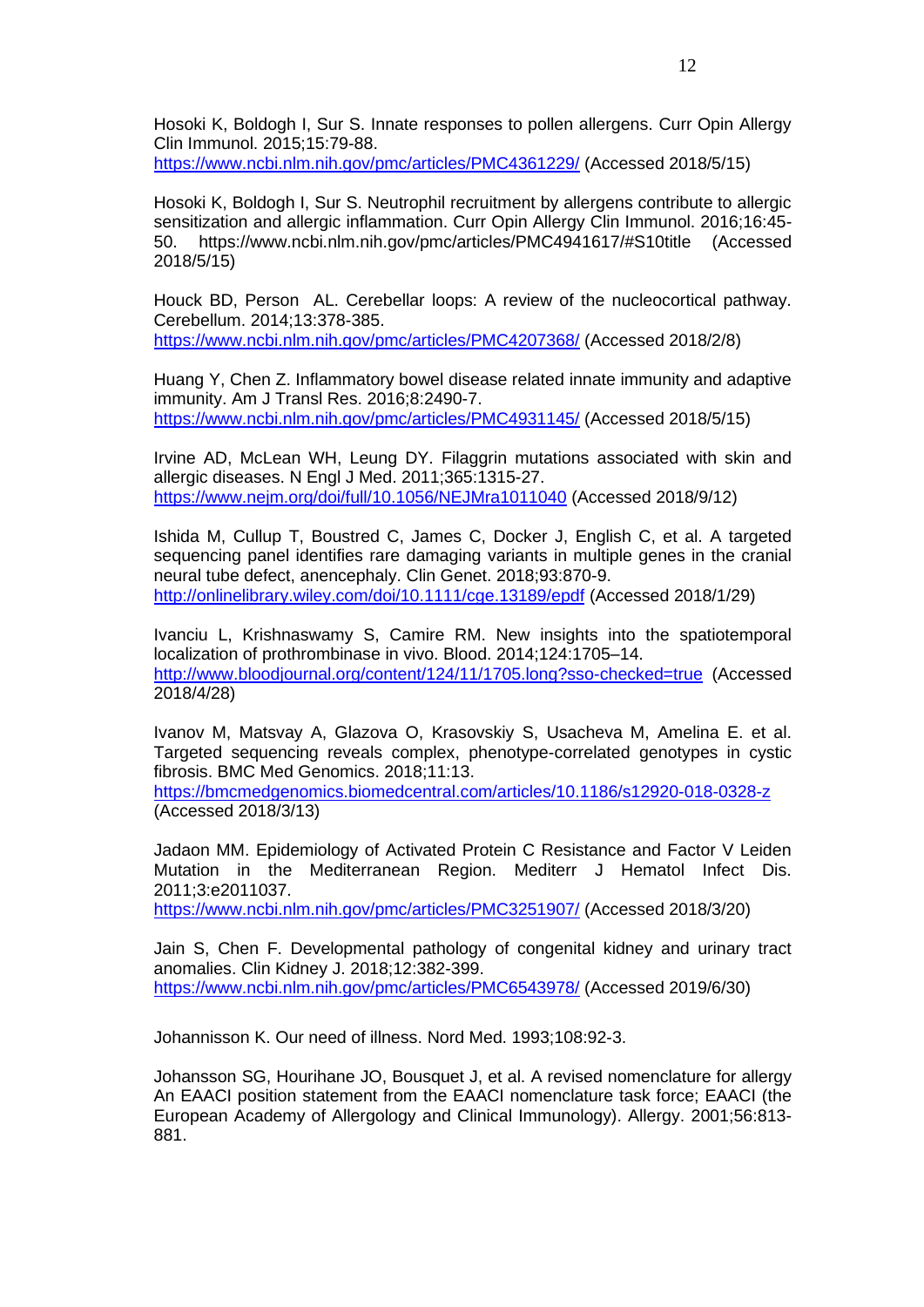Jolley RJ, Sawka KJ, Yergens DW, Quan H, Jetté N, Doig CJ. Validity of administrative data in recording sepsis: a systematic review. Crit Care. 2015;19:139. <https://www.ncbi.nlm.nih.gov/pmc/articles/PMC4403835/> (Accessed 2017/2/7)

Jong R de, Altare F, Haagen I-A, et al.. Severe mycobacterial and Salmonella infections in interleukin-12 receptor-deficient patients. Science. 1998;1435-38.

Jull G. Biopsychosocial model of disease: 40 years on. Which way is the pendulum swinging? Br J Sports Med. 2017;51:1187-8. <http://bjsm.bmj.com/content/51/16/1187.long> (Accessed 2017/11/9)

Kaminuma O, Nishimura T, Kitamura N, Saeki M, Hiroi T, Mori A. T-Helper Type 2 Cells Direct Antigen-Induced Eosinophilic Skin Inflammation in Mice. Allergy Asthma Immunol Res. 2018;10:77-82. <https://www.ncbi.nlm.nih.gov/pmc/articles/PMC5705487/> (Accessed 2018/1/17)

Kant I (1781). Kritik der reinen Vernunft. Philipp Reclam, Stuttgart, 1970.

Kantaputra PN, Pruksametanan A, Phondee N, Hutsadaloi A, Intachai W, Kawasaki K, et al. ADAMTSL1 and mandibular prognathism. Clin Genet. 2019;95:507-515.

Kaplan J, De Domenico I, Ward DM. Chediac-Higashi syndrome. Curr Opin Hematol. 2008;15:22-9.

Kastritis E, Terpos E, Roussou M, Gavriatopoulou M, Migkou M, Eleutherakis-Papaiakovou E, et al. Evaluation of the Revised International Staging System in an independent cohort of unselected patients with multiple myeloma. Haematologica. 2017;102:593-9. <http://www.haematologica.org/content/102/3/593.long#xref-ref-10-1> (Accessed 2018/10/14).

Kiani R, Lawden M, Eames P, Critchley P, et al. Anti-NMDA-receptor encephalitis presenting with catatonia and neuroleptic malignant syndrome in patients with intellectual disability and autism. BJPsych Bull. 2015;39:32-5. <http://www.ncbi.nlm.nih.gov/pmc/articles/PMC4495827/> (Accessed 2015/12/18)

Kolb LC. Noyes' modern clinical psychiatry. Philadelphia: Saunders; 1968, p. 413- 57.

Korhonen SJ, Ylonen K, Biancari F, Heikkinen M, Salenius J-P, Lepantalo for the Finnvasc Study Group. Glasgow Aneurysm Score as a predictor of immediate outcome after surgery for ruptured abdominal aortic aneurysm. Br J Surg. 2004;91:1449-52.

Kraehenmann R, Preller KH, et al. Psilocybin-Induced Decrease in Amygdala Reactivity Correlates with Enhanced Positive Mood in Healthy Volunteers. Biol Psychiatry. 2014;78:572-81. <http://dx.doi.org/10.1016/j.biopsych.2014.04.010> (Accessed 2015/9/04).

Kraepelin E. Lebenserinnerungen, Springer-Verlag, Berlin, 1983.

Krzewski K, Cullinane AR. Evidence for defective Rab GTPase-dependent cargo traffic in immune disorders. Exp Cell Res. 2013;319:360-7. <https://www.ncbi.nlm.nih.gov/pmc/articles/PMC3759575/> (Accessed 2019/7/29)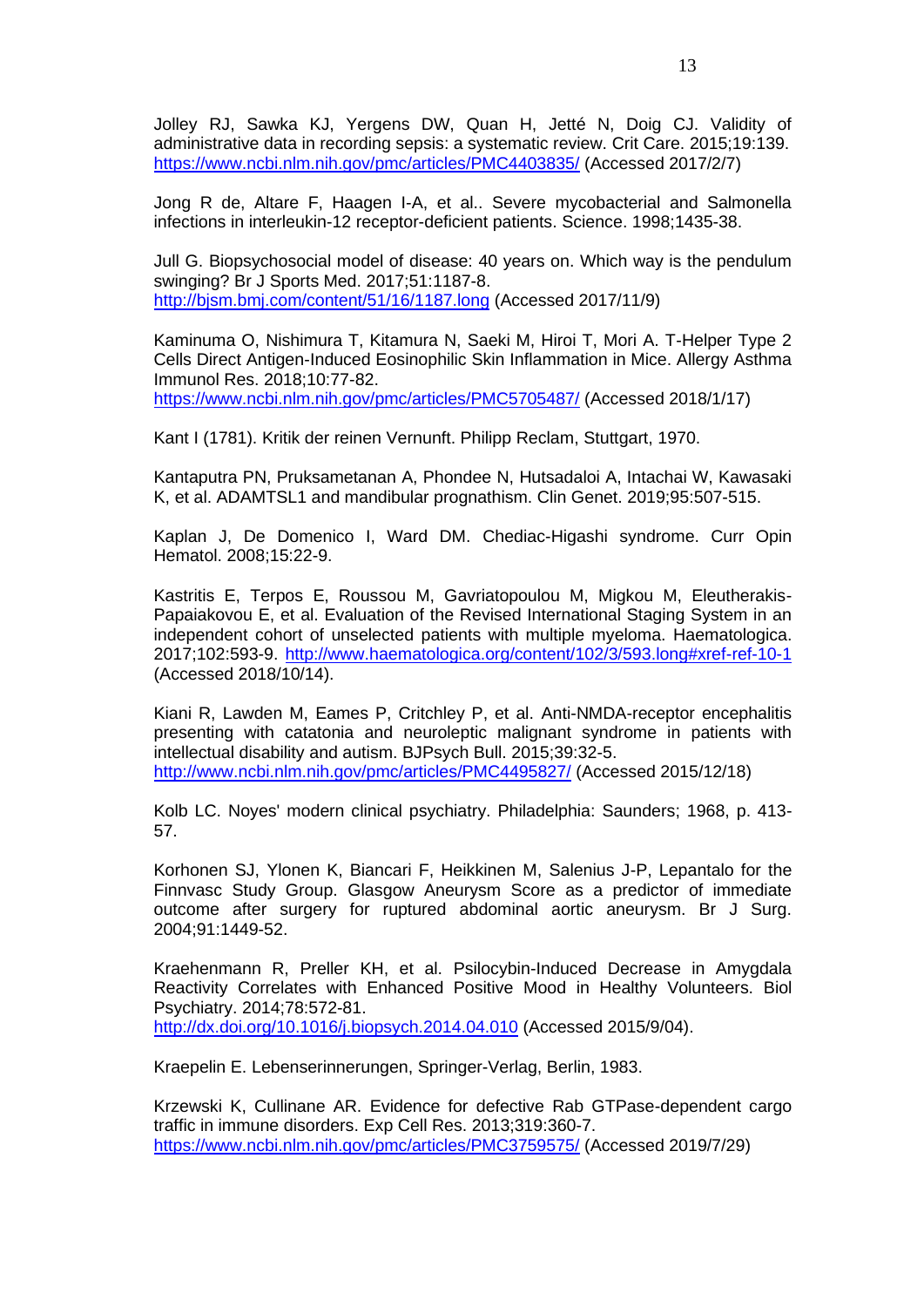Kumar B, Garcia M, Weng L, Jung X, Murakami JL, Hu X. Acute myeloid leukemia transforms the bone marrow niche into a leukemia-permissive microenvironment through exosome secretion. Leukemia. 2017;32:575-587.

Kumar N, Elliott MA, Hoyer JD, Harper CM Jr, Ahlskog JE, Phyliky RL. "Myelodysplasia," myeloneuropathy, and copper deficiency. Mayo Clin Proc. 2005;80:943-6. <https://www.ncbi.nlm.nih.gov/pubmed/16007901> (Accessed 2018/4/11)

Laksono BM, Grosserichter-Wagener C, de Vries RD, Langeveld SAG, Brem MD, van Dongen JJM, et al. In Vitro Measles Virus Infection of Human Lymphocyte Subsets Demonstrates High Susceptibility and Permissiveness of both Naive and Memory B Cells. J Virol. 2018;92.

<https://www.ncbi.nlm.nih.gov/pmc/articles/PMC5874404> (Accessed 2018/4/28)

Lamprecht P, Kerstein A, Klapa S, Schinke S, Karsten CM, Yu X, et al. Pathogenetic and Clinical Aspects of Anti-Neutrophil Cytoplasmic Autoantibody-Associated Vasculitides. Front Immunol. 2018 Apr 9;9:680.

<https://www.frontiersin.org/articles/10.3389/fimmu.2018.00680/full> (Accessed 2018/5/15)

Lander AD. The edges of understanding. BMC Biology. 2010;8:40. <http://www.biomedcentral.com/1741-7007/8/40> (Accessed 2015/9/8)

Langfeldt G. Some basic clues to psychiatric diagnosis and therapy. Acta psych Scand 1963;39:146-58.

Lassalle A, Zürcher NR, Hippolyte L, Billstedt E, Porro CA, Benuzzi F, et al. Effect of visual stimuli of pain on empathy brain network in people with and without Autism Spectrum Disorder. Eur J Neurosci. 2018; 48(6):2333-2342.

Lavik NJ. En sunn sjel i et sykt samfunn? Universitetsforlaget, Oslo, 1983.

Ledet D, Delos SNM, Khan R, Gajjar A, Broniscer A. Central neurogenic hyperventilation and renal tubular acidosis in children with pontine gliomas. Neurology. 2014;82:1099-100.

<http://www.ncbi.nlm.nih.gov/pmc/articles/PMC3962993/> (Accessed 2015/10/2)

Lee HM, Shin KB, Kim SH, Jee DL. An acute postoperative intractable hyperventilation after an endoscopic third ventriculostomy. J Korean Neurosurg Soc. 2012;51:173-6. <http://www.ncbi.nlm.nih.gov/pmc/articles/PMC3358608/> (Accessed 2015/10/2)

Lee JY, Kim K, Sung HH, Jeon HG, Jeong BC, Seo SI, et al. Molecular Characterization of Urothelial Carcinoma of the Bladder and Upper Urinary Tract. Transl Oncol. 2018;11:37-42. [http://www.transonc.com/article/S1936-](http://www.transonc.com/article/S1936-5233(17)30257-7/fulltext) [5233\(17\)30257-7/fulltext](http://www.transonc.com/article/S1936-5233(17)30257-7/fulltext) (Accessed 2018/4/11)

Leendertse M, van Vugt M, Benschop KS, van Dijk K, Minnaar RP, van Eijk HW, et al. Pleurodynia caused by an echovirus 1 brought back from the tropics. J Clin Virol. 2013;58:490-3.

[https://www.journalofclinicalvirology.com/article/S1386-6532\(13\)00271-0/fulltext](https://www.journalofclinicalvirology.com/article/S1386-6532(13)00271-0/fulltext) (Accessed 2018/4/11)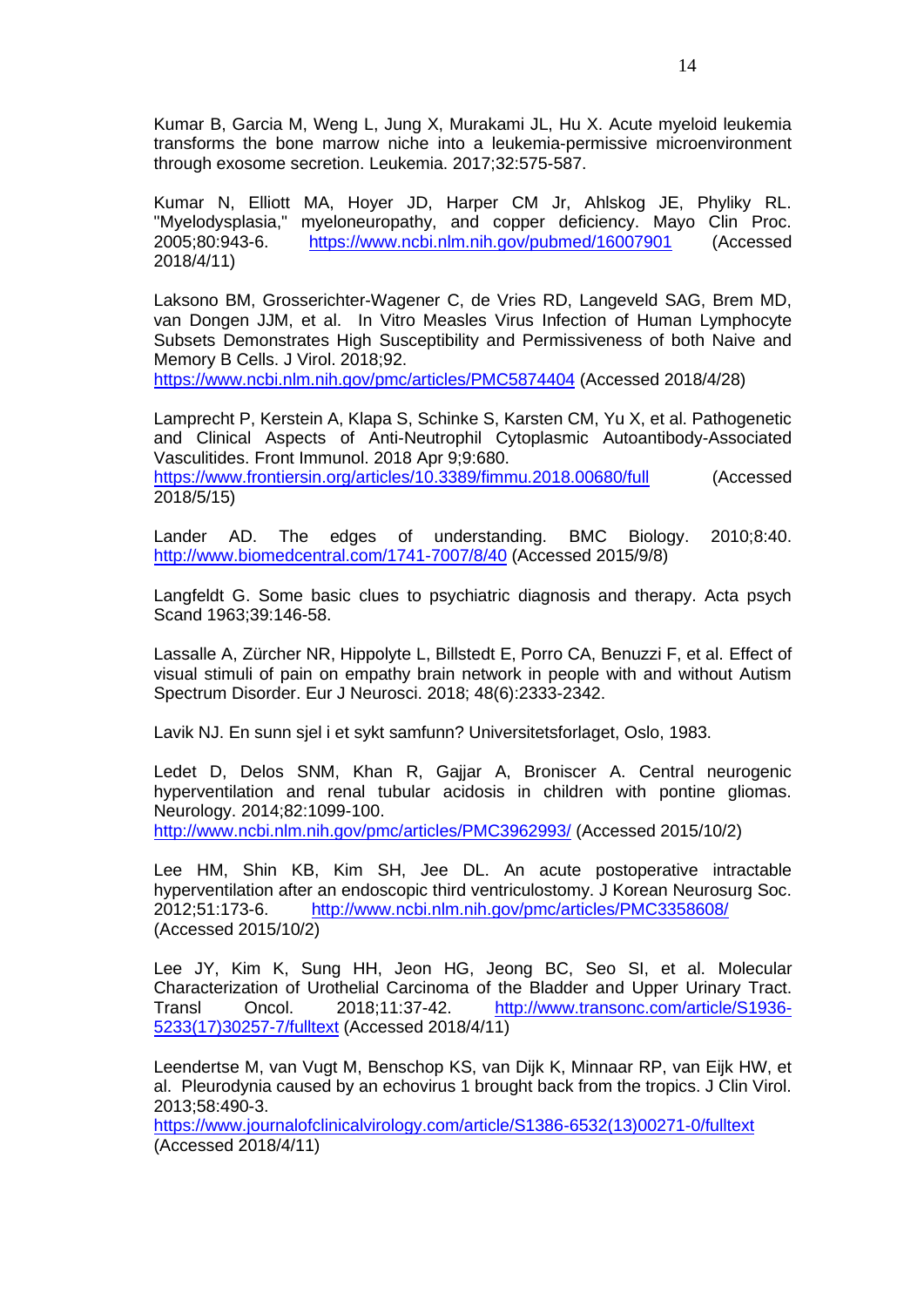Li JY, Gaillard F, Moreau A, Harousseau J-L, Laboisse C, Milpied N, et al. "Detection of translocation t(11;14)(q13;q32) in mantle cell lymphoma by fluorescence in situ hybridization". Am J Pathol. 1999:154:1449–52. [http://ajp.amjpathol.org/article/S0002-9440\(10\)65399-0/fulltext](http://ajp.amjpathol.org/article/S0002-9440(10)65399-0/fulltext) (Accessed 2018/3/26)

Li Z, Chen R, Guan M, Wang E, Qian T, Zhao C, et al. Disrupted brain network topology in chronic insomnia disorder: A resting-state fMRI study. Neuroimage Clin. 2018;18:178-185.

<https://www.sciencedirect.com/science/article/pii/S2213158218300123?via%3Dihub> (Accessed 2018/4/9)

Lie IA, Blomberg B, Power ØA, Torkildsen Ø. A man in his twenties with dizziness, double vision and peripheral facial palsy. Tidsskr Nor Legeforen. 2018;138:1452-5. [https://tidsskriftet.no/en/2018/10/noe-laere-av/man-his-twenties-dizziness-double](https://tidsskriftet.no/en/2018/10/noe-laere-av/man-his-twenties-dizziness-double-vision-and-peripheral-facial-palsy)[vision-and-peripheral-facial-palsy](https://tidsskriftet.no/en/2018/10/noe-laere-av/man-his-twenties-dizziness-double-vision-and-peripheral-facial-palsy) (Accessed 2018/10/8)

Limbird LE, Taylor P. Endocrine disruptors signal the need for receptor models and mechanisms to inform policy. Cell 1998;93:157-163.

Lipkin W. Microbe hunting in the 21st century Proc Nat Acad Sci USA. 2008:106:6- 7.

<https://www.ncbi.nlm.nih.gov/pmc/articles/PMC2629212/> (Accessed 2017/3/9)

Lowy FD. Staphylococcus aureus infections. N. Engl. J. Med. 1998;339:520–532. <https://www.nejm.org/doi/full/10.1056/NEJM199808203390806> (Accessed 2018/5/4)

Lucas , Boer LL, Naue J, de Rooy L, Oostra R-J. Detection of G1138A Mutation of the FGFR3 Gene in Tooth Material from a 180-Year-Old Museological Achondroplastic Skeleton. Genes (Basel). 2017;8:214. <https://www.ncbi.nlm.nih.gov/pmc/articles/PMC5615348/> (Accessed 2018/4/12)

Lung cancer. <https://www.verywell.com/what-is-performance-status-2249416> (Accessed 2017/4/4)

Malavige GN, Ogg GS. Pathogenesis of vascular leak in dengue virus infection. Immunology. 2017;151:261-9. <https://www.ncbi.nlm.nih.gov/pubmed/28437586> (Accessed 2018/4710)

Marchetto MC, Carromeu C, Acab A, Yu D, Yeo GW, Mu Y, et al. A model for neural development and treatment of Rett syndrome using human induced pluripotent stem cells. Cell. 2010;143:527-39. [http://www.cell.com/cell/fulltext/S0092-8674\(10\)01186-](http://www.cell.com/cell/fulltext/S0092-8674(10)01186-4) [4](http://www.cell.com/cell/fulltext/S0092-8674(10)01186-4) (Accessed 2017/10/13)

Martikainen PT. Unemployment and mortality among Finnish men, 1981-5. BMJ. 1990;301:407-11.

Marwede D, Fielding M, Kahn T. Radi O: A prototype application ontology for radiology reporting tasks. AMIA Annu Symp Proc. 2007;:513-7.

Marzano AV, Damiani G, Genovese G, Gattorno M. A dermatologic perspective on autoinflammatory diseases. Clin Exp Rheumatol. 2018;36 Suppl 110:32-38. <http://www.clinexprheumatol.org/article.asp?a=12471> (Accessed 2018/5/15)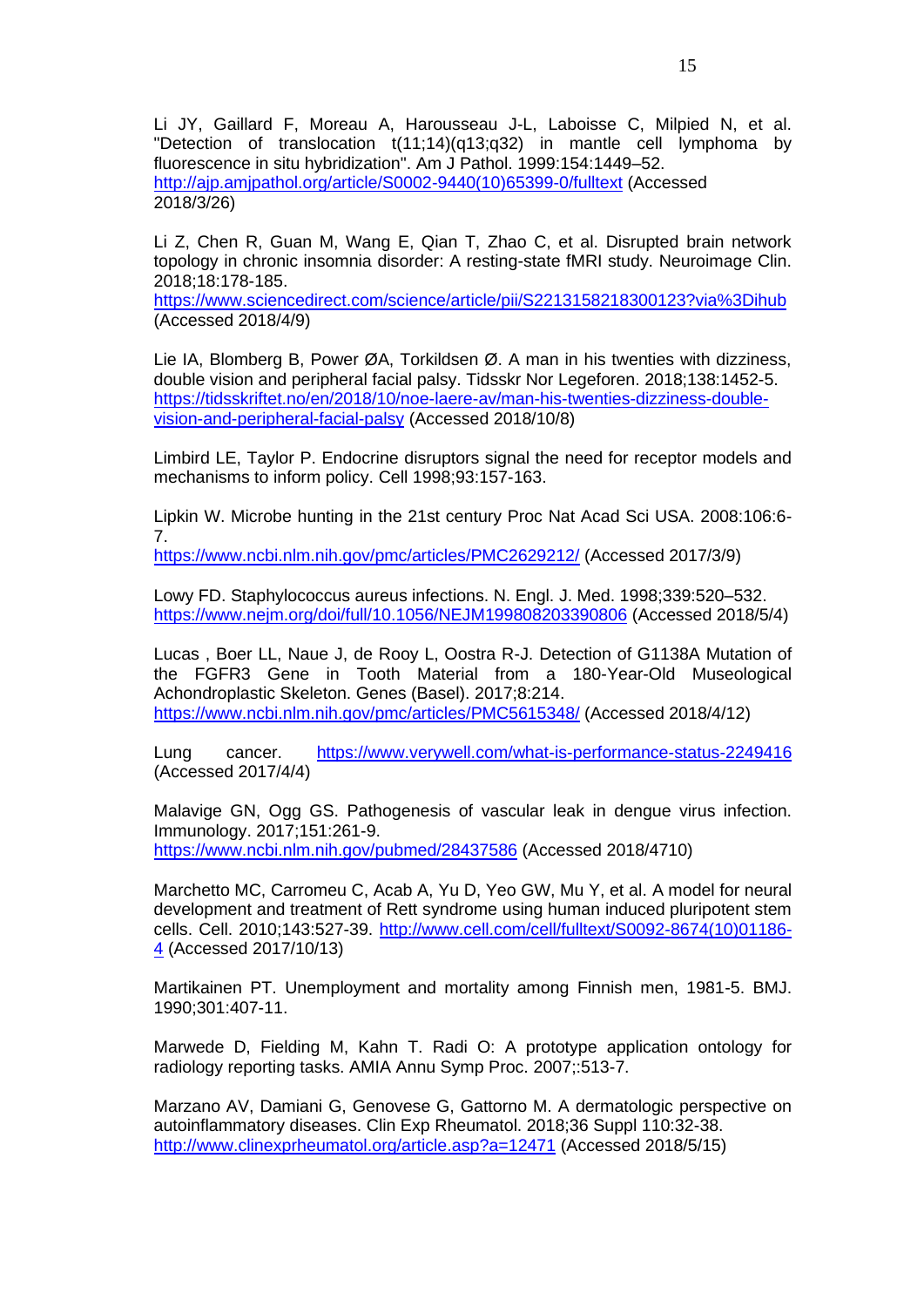Mateyak MK, Kinzy TG. ADP-ribosylation of translation elongation factor 2 by diphtheria toxin in yeast inhibits translation and cell separation. J Biol Chem. 2013;288(34):24647-55.

<http://www.jbc.org/content/288/34/24647.long> (Accessed 2018/5/4)

McClanahan KK, Huff MB, Omar HA. Holistic health: does it really include mental health?. ScientificWorldJournal 2006;6:2092-9. <https://www.hindawi.com/journals/tswj/2006/858239/abs/> (Accessed 2017/3/11)

Merleau-Ponty M. Phenomenology of perception. Routledge, London, 1994. (Transl. C. Smith)

Meyer S, Woodward M, Hertel C, Vlaicu P, et al. AIRE-Deficient Patients Harbor Unique High-Affinity Disease-Ameliorating Autoantibodies. Cell. 2016;166:582-95. <https://www.ncbi.nlm.nih.gov/pmc/articles/PMC4967814/> (Accessed 2017/3/4)

Migliaccio R, Agosta F, Scola E, Magnani G, Cappa SF, Pagani E, et al. Ventral and dorsal visual streams in posterior cortical atrophy: a DT MRI study. Neurobiol Aging. 2012;33:1572-84. <https://www.ncbi.nlm.nih.gov/pmc/articles/PMC4827710/> (Accessed 2019/8/1)

Miyazaki T, Ishikawa T, Nakata A, Sakurai T, Miki A, Fujita O, Kobayashi F, Haratani T, Iimori H, Sakami S, Fujioka Y, Kawamura N. Association between perceived social support and Th1 dominance. Biol Psychol. 2005;70:30-7.

Morris JS, Frith CD, Perrett DI, Rowland D, Young AW, Calder AJ, Dolan RJ. A differential neural response in the human amygdala to fearful and happy facial expressions. Nature 1996;383:812-815.

Movsas B, Raffin TA, Epstein AH, Link CJ. Pulmonary radiation injury. Chest 1997;111:1061-1076.

Naumov DE, Perelman JM, Kolosov VP, Potapova TA, Maksimov VN, Zhou X. Transient receptor potential melastatin 8 gene polymorphism is associated with cold induced airway hyperresponsiveness in bronchial asthma. Respirology. 2015;20:1192-7. <http://www.ncbi.nlm.nih.gov/pubmed/26272603> (Accessed 2015/10/6)

Nelson AJD, Vann SD. The importance of mammillary body efferents for recency memory: towards a better understanding of diencephalic amnesia. Brain Struct Funct. 2017;222:2143-2156.

<https://www.ncbi.nlm.nih.gov/pmc/articles/PMC5504269/> (Accessed 2017/11/15)

NLM. Homeoboxes. <https://ghr.nlm.nih.gov/primer/genefamily/homeoboxes> (Accessed 2017/10/11)

Noebels J. Precision physiology and rescue of brain ion channel disorders. J Gen Physiol. 2017;149:533-46. <http://jgp.rupress.org/content/149/5/533.long> (Accessed 2018/3/14)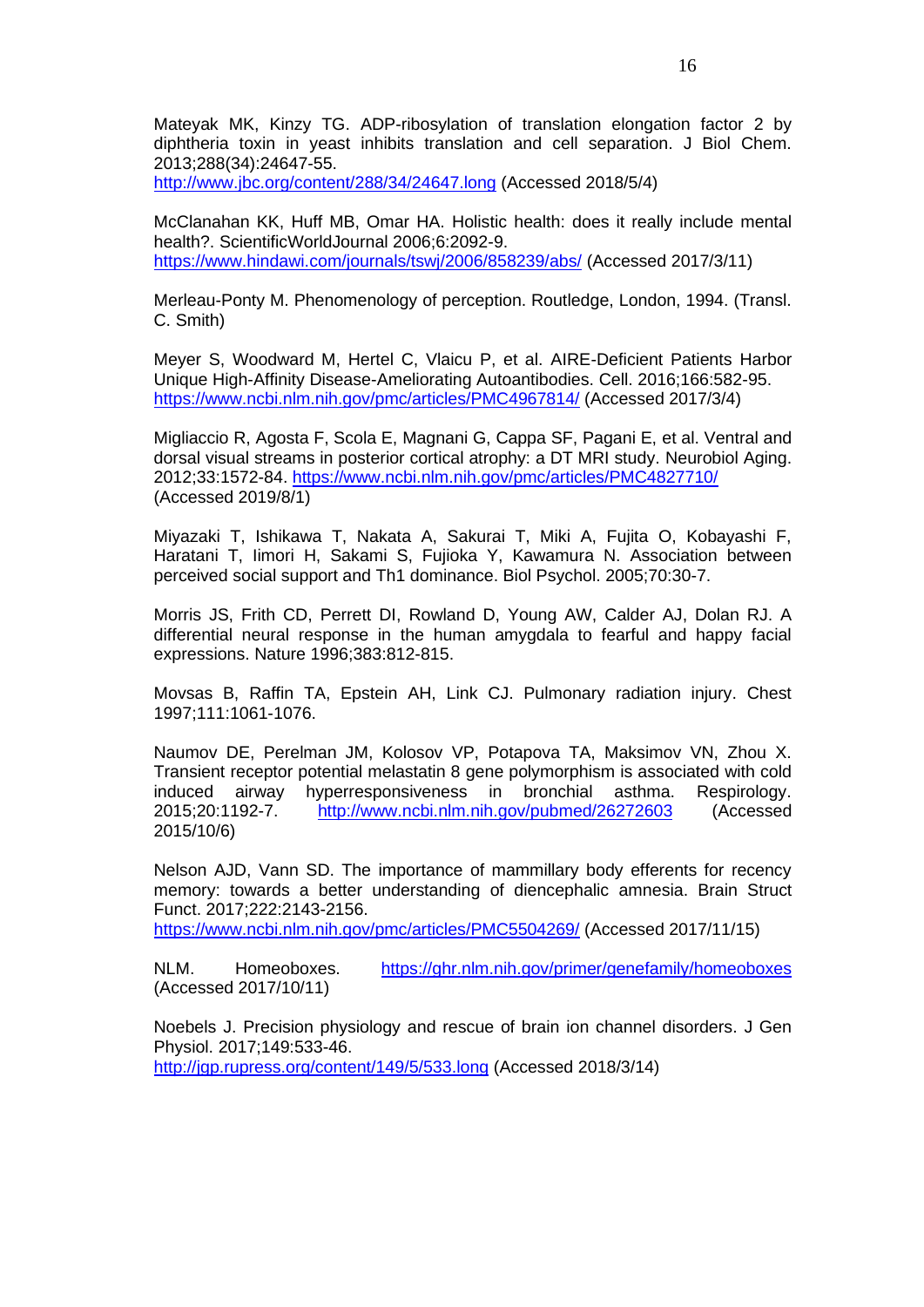Nurden A, Nurden P. Advances in our understanding of the molecular basis of disorders of platelet function. J Thromb Haemost. 2011;9 Suppl 1:76-91. <https://onlinelibrary.wiley.com/doi/full/10.1111/j.1538-7836.2011.04274.x> (Accessed 2019/7/29)

#### NYHA.

[http://www.heart.org/HEARTORG/Conditions/HeartFailure/AboutHeartFailure/Class](http://www.heart.org/HEARTORG/Conditions/HeartFailure/AboutHeartFailure/Classes-of-Heart-Failure_UCM_306328_Article.jsp#.WwK2xi_JJBw) [es-of-Heart-Failure\\_UCM\\_306328\\_Article.jsp#.WwK2xi\\_JJBw](http://www.heart.org/HEARTORG/Conditions/HeartFailure/AboutHeartFailure/Classes-of-Heart-Failure_UCM_306328_Article.jsp#.WwK2xi_JJBw) (Accessed 2018/5/21)

Odeh M. Sepsis, septicaemia, sepsis syndrome, and septic shock: the correct definition and use. Postgrad Med J. 1996;72:66.

Okada H, Takemura G, Suzuki K, Oda K, Takada C, et al. Three-dimensional ultrastructure of capillary endothelial glycocalyx under normal and experimental endotoxemic conditions. Crit Care. 2017;21:261. <https://ccforum.biomedcentral.com/articles/10.1186/s13054-017-1841-8> (Accessed 2018/4/23)

Ornstein RE. Multimind. Boston: Houghton Mifflin; 1986.

Ottesen EW, Luo D, Seo J, Singh NN, Singh RN. Human Survival Motor Neuron genes generate a vast repertoire of circular RNAs. Nucleic Acids Res. 2019; 2884- 2905. <https://www.ncbi.nlm.nih.gov/pmc/articles/PMC6451121/> (Accessed 2019/6/29)

Palma J, Juarez JM, Campos M, Marin R. Fuzzy theory approach for temporal model-based diagnosis: An application to medical domains. Artif Intell Med. 2006;38:197-218.

<https://www.ncbi.nlm.nih.gov/pubmed/16766168> (Accessed 2017/3/25)

Palumbo A, Avet-Loiseau H, Oliva S, et al. Revised international staging system for multiple myeloma: a report from International Myeloma Working Group. J Clin Oncol. 2015;33:2863–9. <https://www.ncbi.nlm.nih.gov/pmc/articles/PMC4846284/> (Accessed 2018/10/14)

Park JE. Apraxia: Review and Update. J Clin Neurol. 2017;13:317-24. <https://www.ncbi.nlm.nih.gov/pmc/articles/PMC5653618/> (Accessed 2019/7/30))

Park JY, Ko KO, Lim JW, Cheon EJ, Yoon JM, Kim HJ. A pediatric case of Bickerstaff's brainstem encephalitis. Korean J Pediatr. 2014; 57: 542–545. <http://www.ncbi.nlm.nih.gov/pmc/articles/PMC4316599/> (Accessed 2015/10/2)

Park M, Moon WJ. Structural MR Imaging in the Diagnosis of Alzheimer's Disease and Other Neurodegenerative Dementia: Current Imaging Approach and Future Perspectives. Korean J Radiol. 2016;17:827-45. <https://www.ncbi.nlm.nih.gov/pmc/articles/PMC5102911/> (Accessed 2017/3/27)

Paşca SP, Portmann T, Voineagu I, Yazawa M, Shcheglovitov A, Paşca AM, et al. Using iPSC-derived neurons to uncover cellular phenotypes associated with Timothy syndrome. Nat Med. 2011;17:1657-62. <https://www.ncbi.nlm.nih.gov/pmc/articles/PMC3517299/> (Accessed 2017/10/13)

Pattison EM. Behavioural psychology and religion. In. Miller WR, Martin JE (Eds.) Behaviour therapy and religion. SAGE, Newbury Park, 1988;171-86.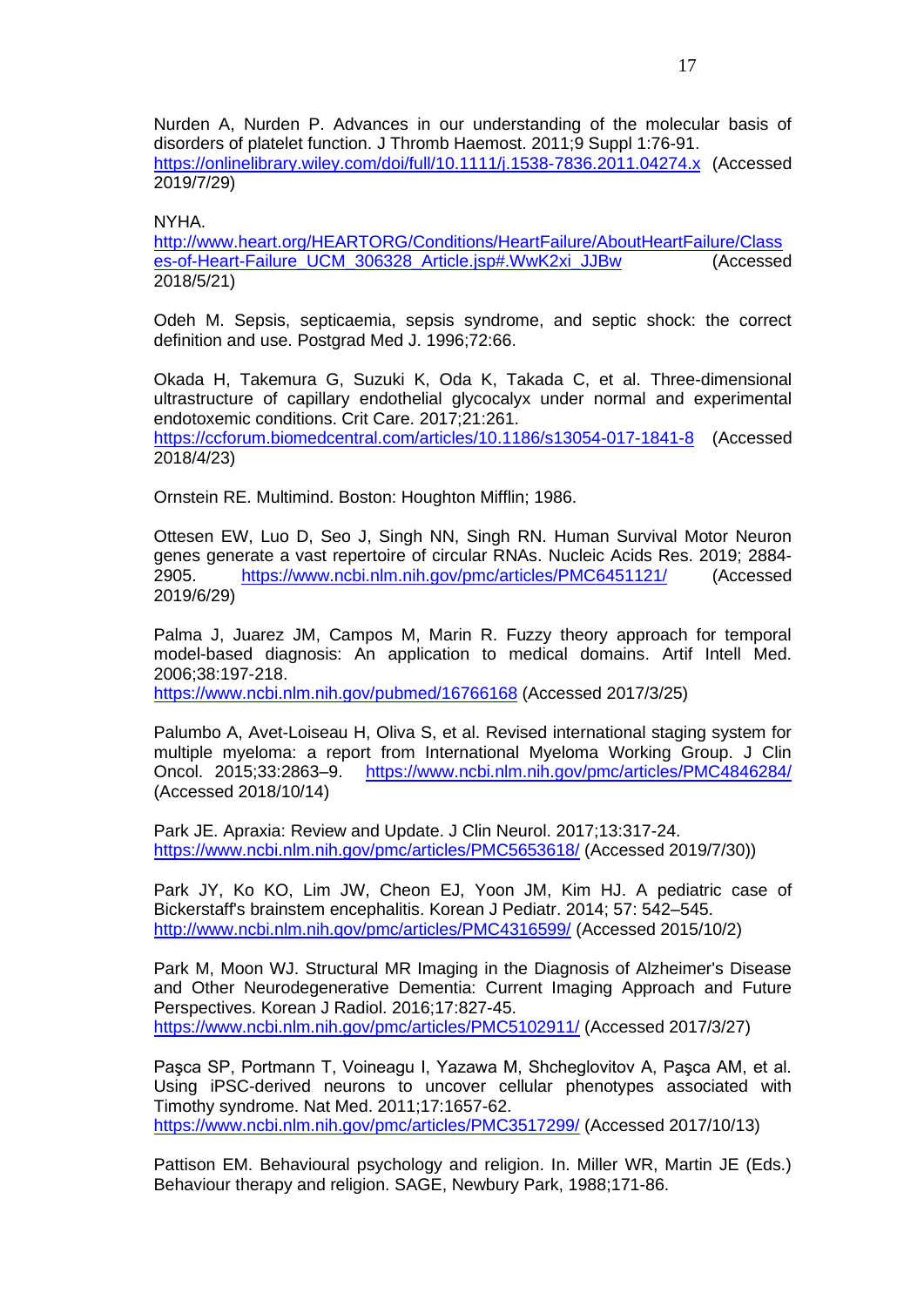Peters L, De Smedt B. Arithmetic in the developing brain: A review of brain imaging studies. Dev Cogn Neurosci. 2018:30:265-79.

<https://www.sciencedirect.com/science/article/pii/S1878929316302341?via%3Dihub> (Accessed 2018/5/19)

Piven J, Berthier ML, Starkstein SE, Nehme E, Pearlson G, Folstein S. Magnetic resonance imaging evidence for a defect of cerebral cortical development in autism. Am J Psychiatry. 1990;147:734-9.

Popper KR. The open society and its enemies. Routledge, London, 2011.

Prime H, Madigan S. Using sibling designs to understand neurodevelopmental disorders: From Genes and Environments to Prevention Programming. Biomed Res Int. 2015;2015:672784. <http://www.ncbi.nlm.nih.gov/pmc/articles/PMC4518166/> (Accessed 2018/1/11)

Reddy LS, Patil NM, Nayak RB, Chate SS, Ansari S. Psychological Dissection of Patients Having Dissociative Disorder: A Cross-sectional Study. Indian J Psychol Med. 2018;40:41-46. [http://www.ijpm.info/article.asp?issn=0253-](http://www.ijpm.info/article.asp?issn=0253-7176;year=2018;volume=40;issue=1;spage=41;epage=46;aulast=Reddy) [7176;year=2018;volume=40;issue=1;spage=41;epage=46;aulast=Reddy](http://www.ijpm.info/article.asp?issn=0253-7176;year=2018;volume=40;issue=1;spage=41;epage=46;aulast=Reddy) (Accessed 2018/3/18)

Redlich R, Opel N, Bürger C, Dohm K, Grotegerd D, Förster K, et al. The Limbic System in Youth Depression: Brain Structural and Functional Alterations in Adolescent In-patients with Severe Depression. Neuropsychopharmacology. 2018;43:546-54. <https://www.ncbi.nlm.nih.gov/pubmed/29039414> (Accessed 2018/2/6)

Reynolds V, Tanner R. The biology of religion. Longman, London,1983.

Rieznik A, Lebedev M, Sigman M. Dazzled by the Mystery of Mentalism: The Cognitive Neuroscience of Mental Athletes. Front Hum Neurosci. 2017;11:287. <https://www.ncbi.nlm.nih.gov/pmc/articles/PMC5449434/> (Accessed 2017/12/7)

Ritzer G. Sociological theory. McGraw-Hill, New York, 2000.

Robbins SL. Pathology. Philadelphia: Saunders; 1967.

Rodrigues NR, Owen N, Talbot K, Patel S, Muntoni F, Ignatius J, et al. Gene deletions in spinal muscular atrophy. J Med Genet. 1996 Feb;33(2):93-6. <https://www.ncbi.nlm.nih.gov/pmc/articles/PMC1051831/> (Accessed 2019/6/29)

Rolnick J, Downing NL, Shepard J, Chu W, Tam J, Wessels A, et el. Validation of Test Performance and Clinical Time Zero for an Electronic Health Record Embedded Severe Sepsis Alert. Appl Clin Inform. 2016;7:560-72. <https://www.ncbi.nlm.nih.gov/pmc/articles/PMC4941860/> (Accessed 2017/11/23)

Rosadini CV, Kagan JC. Early innate immune responses to bacterial LPS. Curr Opin Immunol. 2017;44:14-9. <https://www.ncbi.nlm.nih.gov/pmc/articles/PMC5426986/> (Accessed 2018/5/4)

Rosling H, Rosling O, Rönnlund AR. Factfulness. Cappelen Oslo, 2018.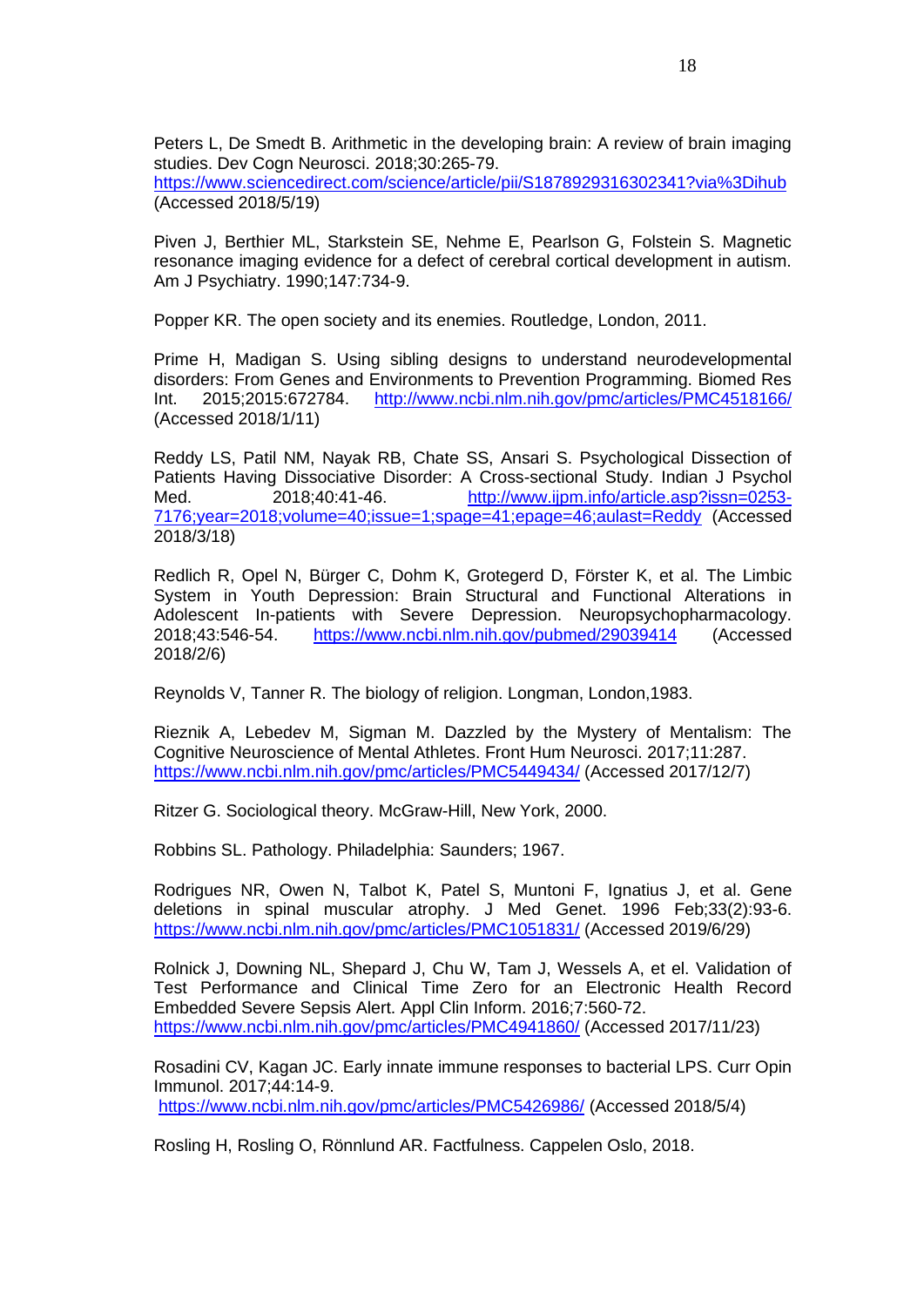Rosse C, Mejino JL, Modayur BR, Jakobovits R, Hinshaw KP, Brinkley JF. Motivation and organizational principles for anatomical knowledge representation: the digital anatomist symbolic knowledge base. J Am Med Inform Assoc. 1998;5:17- 40.

Rothman KJ. Modern epidemiology. Boston: Little, Brown. 1986, p. 29.

Rousseau F, Bonaventure J, Legeai-Mallet L, Schmidt H, Weissenbach J, Maroteaux P, et al. Clinical and genetic heterogeneity of hypochondroplasia. J Med Genet. 1996;33:749-52. <https://www.ncbi.nlm.nih.gov/pmc/articles/PMC1050728/> (Accessed 2018/4/12)

Russell B (1946). History of western philosophy. Routledge, London, 1996, pp. 646- 51.

Sadegh-Zadeh K. The prototype resemblance theory of disease. J Med Philos. 2008;33(2):106–39.

Sadler JE, Gralnick HR. Commentary: A new classification for von Willebrand Disease. Blood 1994;84:676-679.

<http://www.bloodjournal.org/content/bloodjournal/84/3/676.full.pdf> (Accessed 2018/4/2)

Samy AK, Murray G, MacBain G. Glasgow aneurysm score. Cardiovasc Surg. 1994;2:41.

Sanders YV, Groeneveld D, Meijer K, Fijnvandraat K, Cnossen MH, van der Bom JG, et al. von Willebrand factor propeptide and the phenotypic classification of von Willebrand disease. Blood. 2015;125:3006-13. <http://www.bloodjournal.org/content/125/19/3006.long> (Accessed 2018/4/2)

Sandström A, Ellerbrock I, Jensen KB, Martinsen S, Altawil R, Hakeberg P, et al. Altered cerebral pain processing of noxious stimuli from inflamed joints in rheumatoid arthritis: An event-related fMRI study. Brain Behav Immun. 2019 Jun 19. <https://www.sciencedirect.com/science/article/pii/S088915911831211X?via%3Dihub> (Accessed 2019/7/19)

Savastano LE, Hollon TC, Barkan AL, Sullivan SE. Korsakoff syndrome from retrochiasmatic suprasellar lesions: rapid reversal after relief of cerebral compression in 4 cases. J Neurosurg. 2017:1-6.

Scadding JG. The semantic problems of psychiatry. Psychol Med 1990;20:243.

Sharma P, Mesci P, Carromeu C, McClatchy DR, Schiapparelli L, Yates JR 3rd, et al. Exosomes regulate neurogenesis and circuit assembly. Proc Natl Acad Sci USA. 2019;116:16086-94. <https://www.pnas.org/content/116/32/16086.long> (Accessed 2019/8/7)

Schwab A, Meyering SS, Lepene B, Iordanskiy S, et al. Extracellular vesicles from infected cells: potential for direct pathogenesis. Front Microbiol. 2015;6:1132. <http://journal.frontiersin.org/article/10.3389/fmicb.2015.01132/full> (Accessed 2015/11/11)

Schwartz RS. Jumping genes. NEJM. 1995;332:941-4.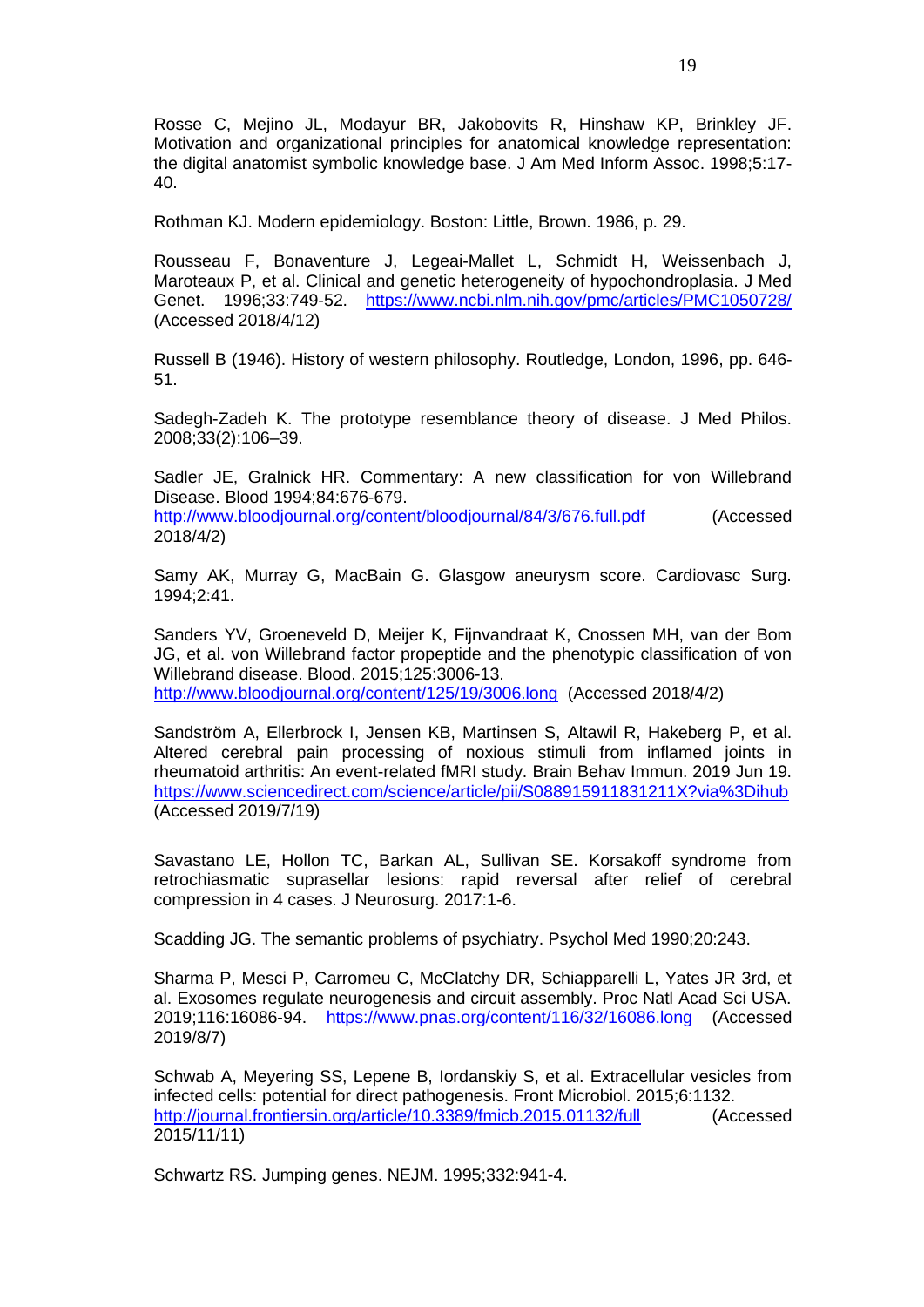Shiang R, Thompson LM, Zhu YZ, Church DM, Fielder TJ, Bocian M, et al. Mutations in the transmembrane domain of FGFR3 cause the most common genetic form of dwarfism, achondroplasia. Cell. 1994;78:335-42.

Shortliffe EH, Buchanan BG. A model of inexact reasoning in medicine. In: Buchanan BG, Shortliffe EH, editors. Rule-based expert systems. Reading: Addison-Wesley;1985, p. 233-62.

Simons LE, Elman I, Borsook D. Psychological processing in chronic pain: a neural systems approach. Neurosci Biobehav Rev. 2014;39:61-78. <http://www.ncbi.nlm.nih.gov/pmc/articles/PMC3944001/> (Accessed 2015/9/04).

Smebye ML, Agostini A, Johannessen B, Thorsen J, Davidson B, Tropé CG, et al. Involvement of DPP9 in gene fusions in serous ovarian carcinoma. BMC Cancer. 2017;17:642. <https://www.ncbi.nlm.nih.gov/pmc/articles/PMC5594496/> (Accessed 2017/10/15).

Smith B, Ashburner M, Rosse C, et al. The OBO Foundry: coordinated evolution of ontologies to support biomedical data integration. Nat Biotechnol. 2007;25:1251- 1255.

Smith B, Brochhausen M. Establishing and harmonizing ontologies in an interdisciplinary health care clinical research environment. Stud Health Technol Inform 2008;134:219-233.

Solli HM, da Silva AB, Lie RK, Bruusgaard D. Biomedical model of disease and criteria of distributive justice in disability pension cases. Tidsskr Nor Legeforen. 2005;125:3293-6. [http://tidsskriftet.no/2005/12/om-helsetjenesten/biomedisinsk](http://tidsskriftet.no/2005/12/om-helsetjenesten/biomedisinsk-sykdomsmodell-og-rettferdig-fordeling-av-uforepensjon)[sykdomsmodell-og-rettferdig-fordeling-av-uforepensjon](http://tidsskriftet.no/2005/12/om-helsetjenesten/biomedisinsk-sykdomsmodell-og-rettferdig-fordeling-av-uforepensjon) (Accessed 2017/8/20)

Souhami RL, Moxham J. Textbook of medicine. Edinburgh: Churchill Livingstone; 1990.

Spaulding AR, Salgado-Pabón W, Kohler PL, Horswill AR, Leung DY, Schlievert PM. Staphylococcal and streptococcal superantigen exotoxins. Clin Microbiol Rev. 2013;26:422-47.<http://cmr.asm.org/content/26/3/422.full> (Accessed 2018/5/4)

Starcevic V, Bogojevic G, Kelin K. Diagnostic agreement between the DSM-IV and ICD-10-DCR personality disorders. Psychopathology. 1997;30:328-34.

Sturgis AT. The relationship between a personal theology and chronic pain. In. Miller WR, Martin JE (Eds.) Behaviour therapy and religion. SAGE, Newbury Park, 1988;111-23.

Su Q, et al. Structure of the human PKD1-PKD2 complex. Science. 2018;361. [https://www.sciencemagazinedigital.org/sciencemagazine/07\\_september\\_2018/Mob](https://www.sciencemagazinedigital.org/sciencemagazine/07_september_2018/MobilePagedArticle.action?articleId=1422521&app=false#articleId1422521) [ilePagedArticle.action?articleId=1422521&app=false#articleId1422521](https://www.sciencemagazinedigital.org/sciencemagazine/07_september_2018/MobilePagedArticle.action?articleId=1422521&app=false#articleId1422521) (Accessed 2018/9/13)

Sulis WH. Modeling Stochastic Complexity in Complex Adaptive Systems: Non-Kolmogorov Probability and the Process Algebra Approach. Nonlinear Dynamics Psychol Life Sci. 2017;21:407-440.

Sutherland S. Grand organization in mind. Nature. 1984;308:792-3.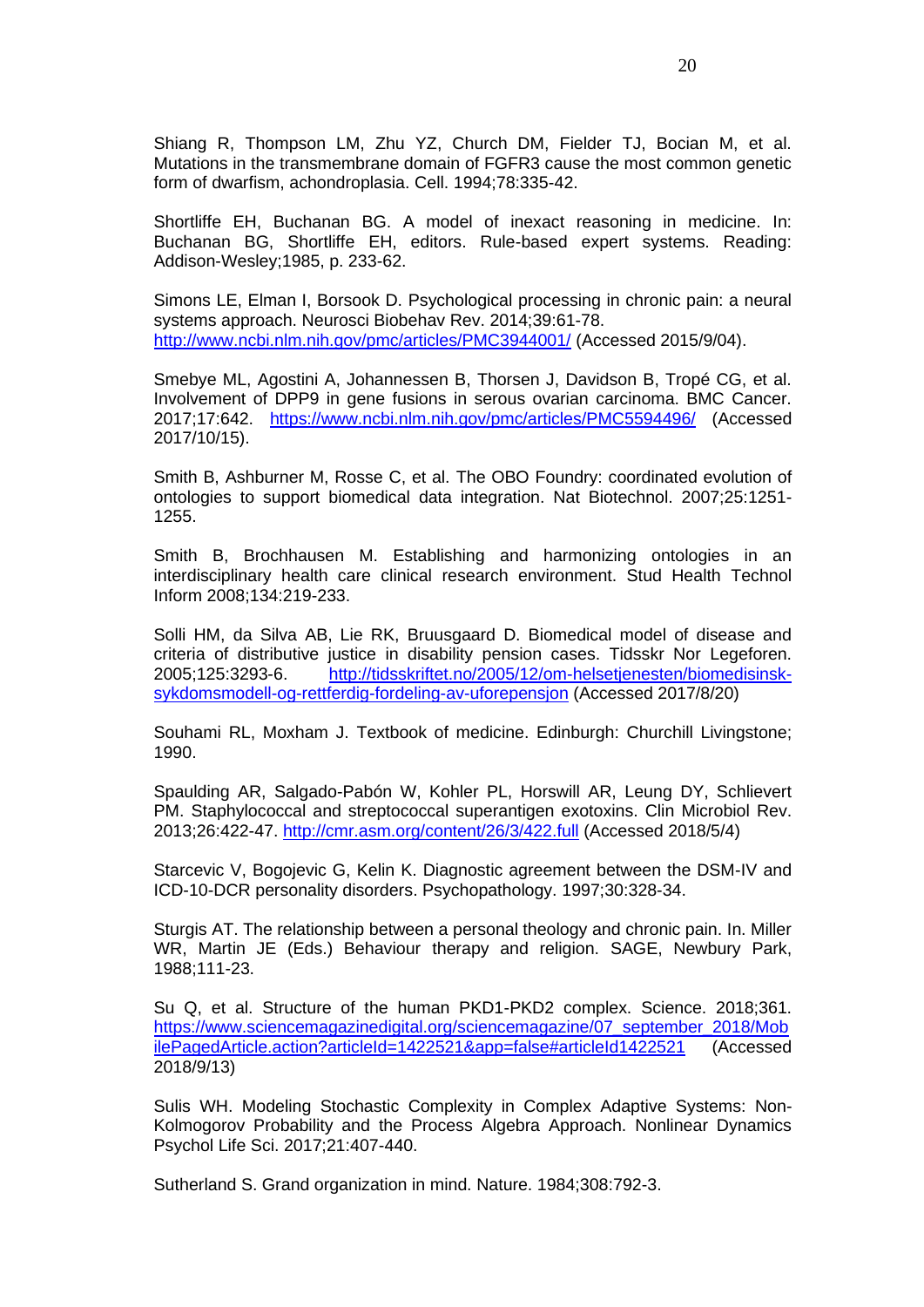Svenningsen S, Nair P. Asthma endotypes and an overview of targeted therapy for Asthma. Front Med (Lausanne). 2017;4:158.

<https://www.ncbi.nlm.nih.gov/pmc/articles/PMC5622943/> (Accessed 2018/1/17)

Sweet-Cordero EA, Biegel JA. The genomic landscape of pediatric cancers: Implications for diagnosis and treatment. Science. 2019 Mar 15;363:1170- 1175.

[https://www.sciencemagazinedigital.org/sciencemagazine/15\\_march\\_2019\\_](https://www.sciencemagazinedigital.org/sciencemagazine/15_march_2019_Main/MobilePagedArticle.action?articleId=1472441&app=false#articleId1472441) [Main/MobilePagedArticle.action?articleId=1472441&app=false#articleId1472](https://www.sciencemagazinedigital.org/sciencemagazine/15_march_2019_Main/MobilePagedArticle.action?articleId=1472441&app=false#articleId1472441) [441](https://www.sciencemagazinedigital.org/sciencemagazine/15_march_2019_Main/MobilePagedArticle.action?articleId=1472441&app=false#articleId1472441) (Accessed 2019/3/22)

Tamura R, Yoshihara K, Saito T, Ishimura R, Martínez-Ledesma JE, Xin H, et al. Novel therapeutic strategy for cervical cancer harboring FGFR3-TACC3 fusions. Oncogenesis. 2018;7:4. <https://www.nature.com/articles/s41389-017-0018-2> (Accessed 2018/4/11)

Tan PC, Furness SG, Merkens H, Lin S, McCoy ML, Roskelley CD, et al. Na+/H+ exchanger regulatory factor-1 is a hematopoietic ligand for a subset of the CD34 family of stem cell surface proteins. Stem Cells. 2006;24:1150-61. [https://stemcellsjournals.onlinelibrary.wiley.com/doi/full/10.1634/stemcells.2005-](https://stemcellsjournals.onlinelibrary.wiley.com/doi/full/10.1634/stemcells.2005-0426) [0426](https://stemcellsjournals.onlinelibrary.wiley.com/doi/full/10.1634/stemcells.2005-0426) (Accessed 2018/5/1)

Tan Y, Kagan JC. A cross-disciplinary perspective on the innate immune responses to bacterial lipopolysaccharide. Mol Cell. 2014;54:212-23. <https://www.ncbi.nlm.nih.gov/pmc/articles/PMC4096783/> (Accessed 2018/5/4)

Tsujimoto Y, Cossman J, Jaffe E, Croce CM. Involvement of the bcl-2 gene in human follicular lymphoma. Science. 1985:228:1440-1443.

Tuchman R. Autism and cognition within epilepsy: Social matters. Epilepsy Curr. 2015;15:202-5. <http://www.ncbi.nlm.nih.gov/pmc/articles/PMC4532233/> (Accessed 2018/1/11)

Umarova RM, Beume L, Reisert M, Kaller CP, Klöppel S, Mader I. et al. Distinct white matter alterations following severe stroke: Longitudinal DTI study in neglect. Neurology. 2017;88:1546-1555.

Vajda A, McLaughlin RL, Heverin M, Thorpe O, Abrahams S, Al-Chalabi A, Hardiman O. Genetic testing in ALS: A survey of current practices. Neurology. 2017;88:991–9.<http://n.neurology.org/content/88/10/991> (Accessed 2018/9/17)

van den Bent MJ, Weller M, Wen PY, Kros JM, Aldape K, Chang S. A clinical perspective on the 2016 WHO brain tumor classification and routine molecular diagnostics. Neuro Oncol. 2017;19:614-24. <https://www.ncbi.nlm.nih.gov/pmc/articles/PMC5464438/> (Accessed 2018/10/14)

van Dongen JDM, Brazil IA, van der Veen FM, Franken IHA. Electrophysiological correlates of empathic processing and its relation to psychopathic meanness. Neuropsychology. 2018; 32(8):996-1006.

Vaux DL, Cory S, Adams JM. "Bcl-2 gene promotes haemopoietic cell survival and cooperates with c-myc to immortalize pre-B cells". Nature. 1988;335:440–2.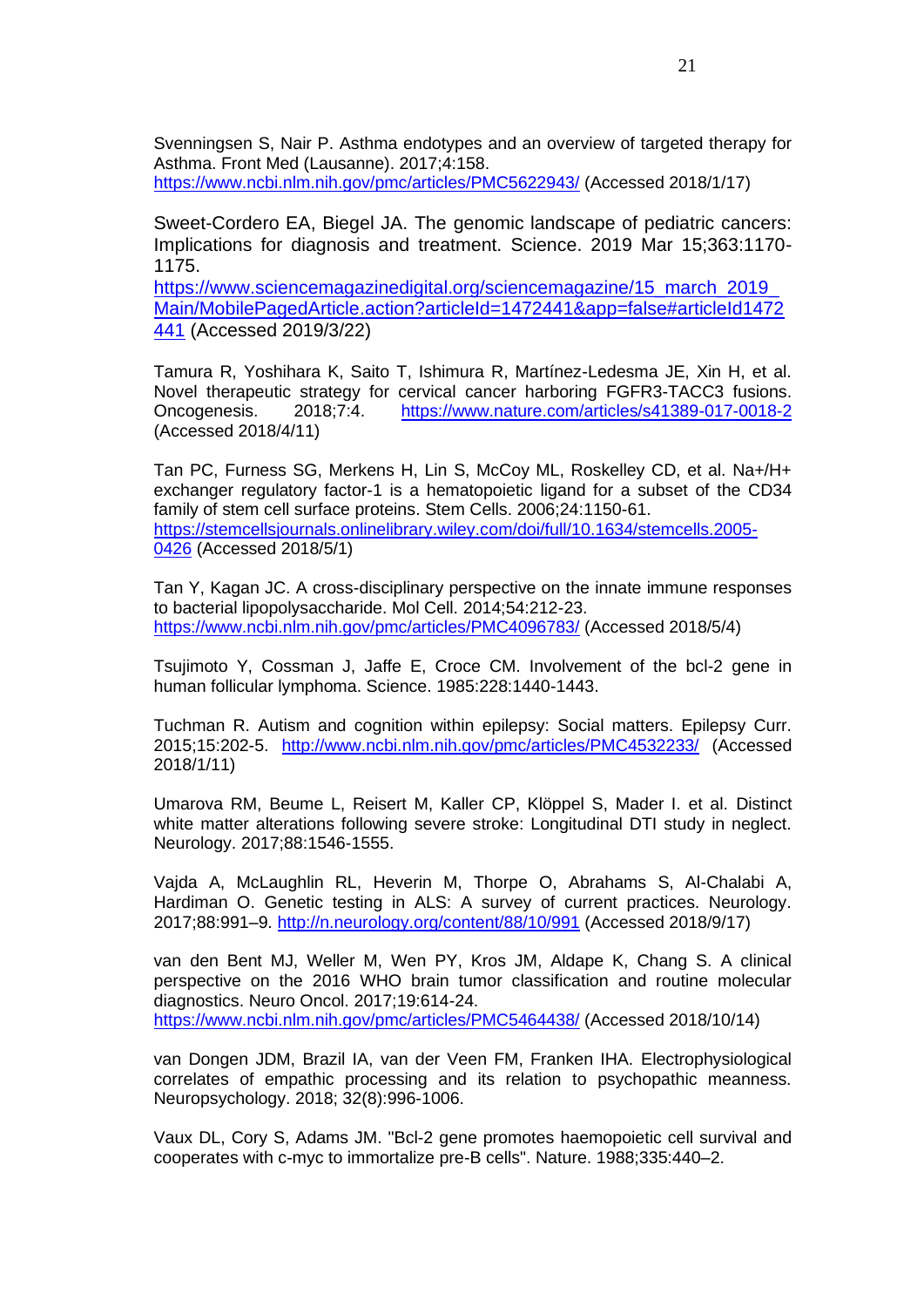Vestby E. "Tror du dette hjelper, doktor?". Utposten 1990;19:52-5.

Vidavalur R, Devapatla S. Unique Genomic Variant of HDR Syndrome in Newborn. Indian Pediatr. 2018;55:705-706.

Vo A, Sako W, Niethammer M, Carbon M, Bressman SB, Uluğ AM, et al. Thalamocortical Connectivity Correlates with Phenotypic Variability in Dystonia. Cereb Cortex. 2015;25:3086–94.

<https://www.ncbi.nlm.nih.gov/pmc/articles/PMC4537447/> (Accessed 2018/4/9)

Vollmer LL, Strawn JR, Sah R. Acid-base dysregulation and chemosensory mechanisms in panic disorder: a translational update. Transl Psychiatry. 2015;5:e572.

<http://www.ncbi.nlm.nih.gov/pmc/articles/PMC4471296/> (Accessed 2015/10/2)

Vural A, Arsava EM, Dericioglu N, Topcuoglu MA. Central neurogenic hyperventilation in anti-NMDA receptor encephalitis. Intern Med. 2012;51:2789-92. [https://www.jstage.jst.go.jp/article/internalmedicine/51/19/51\\_51.8215/\\_article](https://www.jstage.jst.go.jp/article/internalmedicine/51/19/51_51.8215/_article) (Accessed 2015/10/2)

Wang J, Hossain M, Thanabalasuriar A, Gunzer M, Meininger C, Kubes P. Visualizing the function and fate of neutrophils in sterile injury and repair. Science. 2017;358:111-6.

[http://www.sciencemagazinedigital.org/sciencemagazine/06\\_october\\_2017?sub\\_id=](http://www.sciencemagazinedigital.org/sciencemagazine/06_october_2017?sub_id=B2O0rDO1RTiZN&u1=41050614&folio=42&pg=42#pg42) [B2O0rDO1RTiZN&u1=41050614&folio=42&pg=42#pg42](http://www.sciencemagazinedigital.org/sciencemagazine/06_october_2017?sub_id=B2O0rDO1RTiZN&u1=41050614&folio=42&pg=42#pg42) (Accessed 2017/10/7)

Wang JM, Chen J. Damage of vascular endothelial barrier induced by explosive blast and its clinical significance. Chin J Traumatol. 2016;19:125-8. <https://www.ncbi.nlm.nih.gov/pmc/articles/PMC4908223/> (Accessed 2018/4/14)

Weinstein MS. Out of the Straitjacket. N Engl J Med 2018; 378:793-795. [http://www.nejm.org/doi/full/10.1056/NEJMp1715418?query=recirc\\_mostViewed\\_rail](http://www.nejm.org/doi/full/10.1056/NEJMp1715418?query=recirc_mostViewed_railB_article) [B\\_article](http://www.nejm.org/doi/full/10.1056/NEJMp1715418?query=recirc_mostViewed_railB_article) (Accessed 2018/3/15)

Westin S. "... utenfor medisinens virkefelt?" Tidsskr Nor Legeforen. 1990;110:1324.

Wiesner DL, Klein BS. The balance between immunity and inflammation. Science. 2017;357:973-4.

[http://www.sciencemagazinedigital.org/sciencemagazine/08\\_september\\_2017?sub\\_](http://www.sciencemagazinedigital.org/sciencemagazine/08_september_2017?sub_id=B2O0rDO1RTiZN&u1=41050614&folio=973&pg=29#pg29) [id=B2O0rDO1RTiZN&u1=41050614&folio=973&pg=29#pg29](http://www.sciencemagazinedigital.org/sciencemagazine/08_september_2017?sub_id=B2O0rDO1RTiZN&u1=41050614&folio=973&pg=29#pg29) (Accessed 2018/5/15)

Wilson JD, Braunwald E, Isselbacher KJ, et al. (Eds.) Harrison's principles of internal medicine, Volume 1 and 2. Aukland: McGraw-Hill; 1991.

Wilson JD, Braunwald E, Isselbacher KJ, et al. (Eds.) Harrison's principles of internal medicine, Volume 2. McGraw-Hill, Aukland, 1991.

Winkler F, Wick W. Harmful networks in the brain and beyond. Science 2018; 359:1100-1.

[http://www.sciencemagazinedigital.org/sciencemagazine/09\\_march\\_2018\\_Main/Mo](http://www.sciencemagazinedigital.org/sciencemagazine/09_march_2018_Main/MobilePagedArticle.action?articleId=1360623&app=false#articleId1360623) [bilePagedArticle.action?articleId=1360623&app=false#articleId1360623](http://www.sciencemagazinedigital.org/sciencemagazine/09_march_2018_Main/MobilePagedArticle.action?articleId=1360623&app=false#articleId1360623) (Accessed 2018/1/11)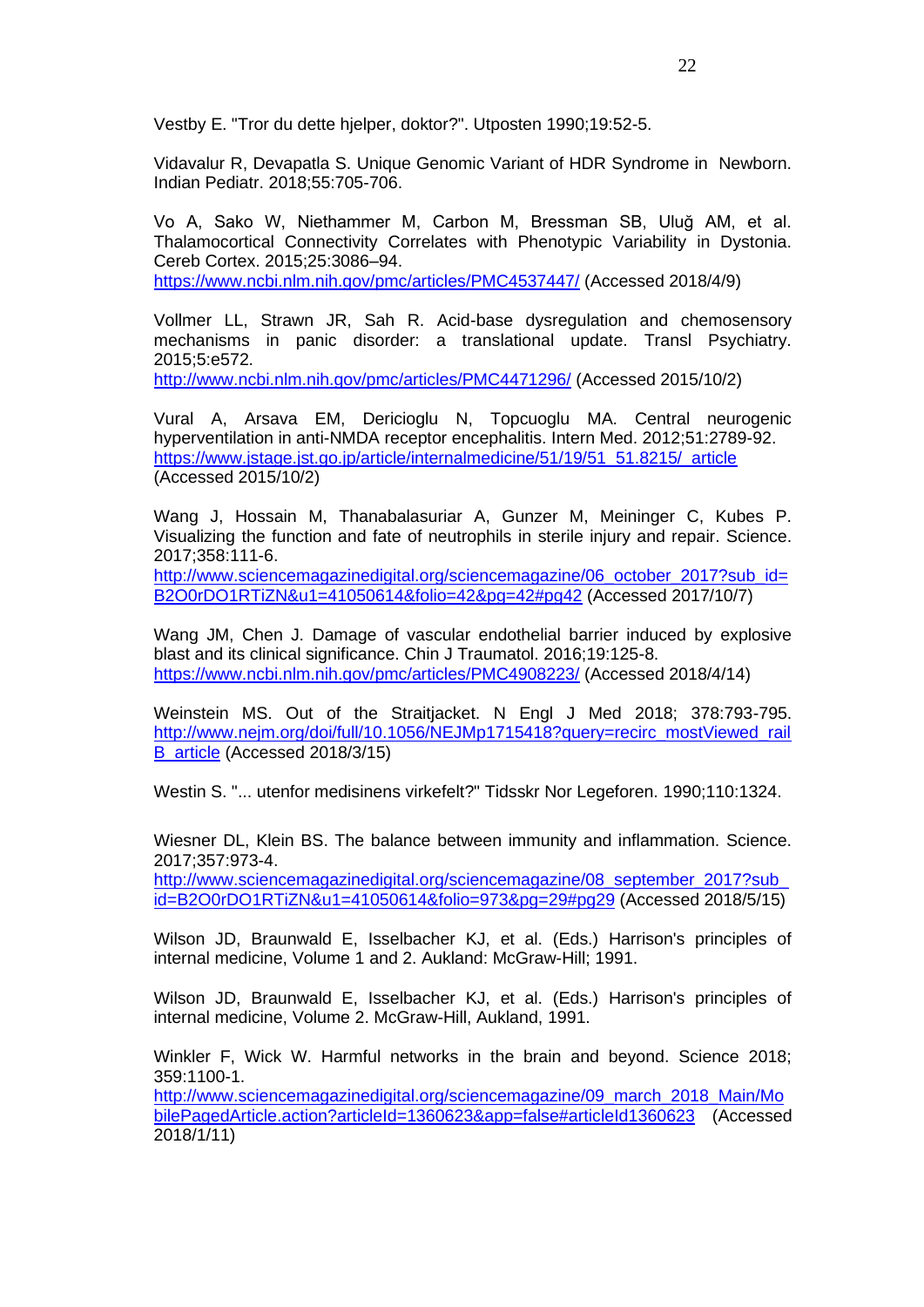Wollenberg A, Orange A, Deleuran M et al. ETFAD / EADV Eczema Task Force 2015 position paper on diagnosis and treatment of atopic dermatitis in adult and paediatric patients. J Eur Acad Dermatol Venereol. 2016;30:729-47. <https://www.ncbi.nlm.nih.gov/pubmed/27004560?dopt=Abstract> (Accessed 2018/9/12)

Wood RA. Memory loss. BMJ 1984;288:1443-1445. <https://www.ncbi.nlm.nih.gov/pmc/articles/PMC1441054/> (Accessed 2017/12/5)

Wu YH, Lee YT, Lee CI, Tzeng YH, Wei J. Nonthrombotic pulmonary embolism caused by intravenous leiomyomatosis: A case report. Medicine (Baltimore). 2019;98:e14118[.https://journals.lww.com/md](https://journals.lww.com/md-journal/fulltext/2019/01180/Nonthrombotic_pulmonary_embolism_caused_by.52.aspx)[journal/fulltext/2019/01180/Nonthrombotic\\_pulmonary\\_embolism\\_caused\\_by.52.asp](https://journals.lww.com/md-journal/fulltext/2019/01180/Nonthrombotic_pulmonary_embolism_caused_by.52.aspx) [x](https://journals.lww.com/md-journal/fulltext/2019/01180/Nonthrombotic_pulmonary_embolism_caused_by.52.aspx) (Accessed 2019/1/20)

Wulff HR, Pedersen SA, Rosenberg R. Philosophy of medicine. Blackwell Scientific Publ., Oxford, 1986.

Wulff HR. Clinical decisions in a philosophical perspective. Tidsskr Nor Legeforen 1993;113:2816-8.

Xie F, Wang X, Cooper DN, Lan F, Fang Y, Cai X, Wang Z, Wang H. Compound heterozygosity for two novel mutations (1203insG/Y1456X) in the von Willebrand factor gene causing type 3 von Willebrand disease. Haemophilia. 2007;13:645-8.

Ye J, Tucker NR, Weng LC, Clauss S, Lubitz SA, Ellinor PT. A Functional Variant Associated with Atrial Fibrillation Regulates PITX2c Expression through TFAP2a. Am J Hum Genet. 2016;99:1281-1291. <https://www.ncbi.nlm.nih.gov/pmc/articles/PMC5142106/> (Accessed 2017/9/21)

Zent J, Guo LW. Signaling Mechanisms of Myofibroblastic Activation: Outside-in and Inside-Out. Cell Physiol Biochem. 2018;49:848-68. <https://www.karger.com/Article/FullText/493217> (Accessed 2018/10/2)

Zheng KZ, Wang HN, Liu J, Xi YB, Li L, Zhang X, et al. Incapacity to control emotion in major depression may arise from disrupted white matter integrity and OFCamygdala inhibition. CNS Neurosci Ther. 2018;24:1053-62. <https://www.ncbi.nlm.nih.gov/pubmed/29368421> (Accessed 2018/2/6)

Zimmerman PA, Buckler-White A, Alkhatib G, Spalding T, Kubofcik J, Combadiere C, et al. Inherited resistance to HIV-1 conferred by an inactivating mutation in CC chemokine receptor 5: studies in populations with contrasting clinical phenotypes, defined racial background, and quantified risk. Mol Med. 1997;3:23-36. <https://www.ncbi.nlm.nih.gov/pmc/articles/PMC2230106/> (Accessed 2017/3/9)

Zöller B, Svensson PJ, He X, Dahlbäck B. Identification of the same factor V gene mutation in 47 out of 50 thrombosis-prone families with inherited resistance to activated protein C. J Clin Invest. 1994;94: 2521–24.

Zugman A, Pedrini M, Gadelha A, Kempton MJ, et al. Serum brain-derived neurotrophic factor and cortical thickness are differently related in patients with schizophrenia and controls. Psychiatry Res. 2015;234:84-9. <http://www.ncbi.nlm.nih.gov/pubmed/26341949> (Accessed 2015/9/7)